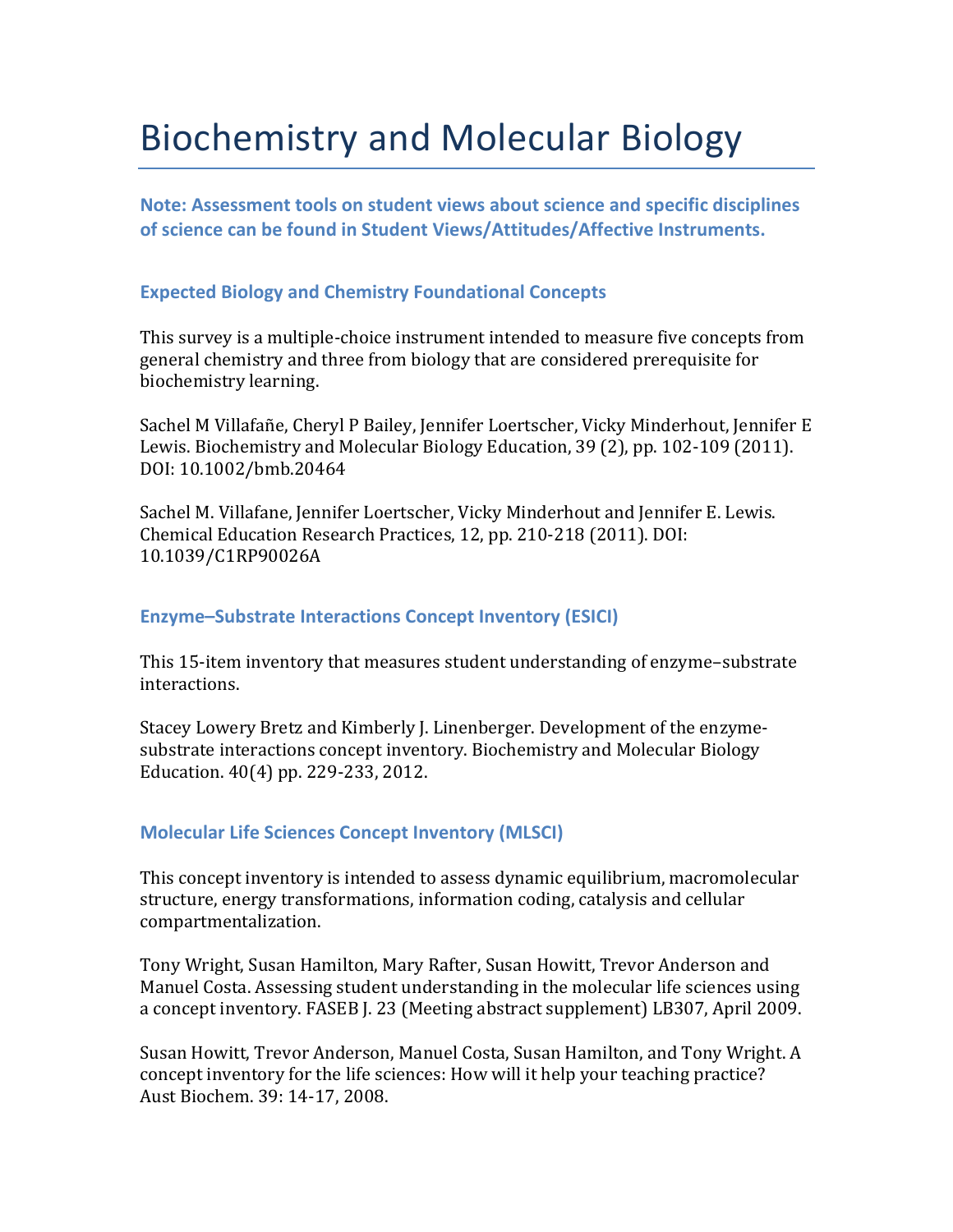# **Taxonomy of biochemistry external representations (TOBER)**

The Taxonomy of Biochemistry External Representations (TOBER) is proposed as a method for classifying the types of ERs used in biochemistry classrooms.

Marcy H. Towns, Jeffrey R. Raker, Nicole Becker, Marissa Harle, and Johnathan Sutcliffe. The biochemistry tetrahedron and the development of the taxonomy of biochemistry external representations (TOBER). Chemistry Education Research Practice, 13, pp. 296-306.

# Biology

**Primary Source:** Concept Inventories/Conceptual Assessments in Biology (CABs) website.

http://go.sdsu.edu/dus/ctl/cabs.aspx

# **Molecular and Cell Biology, Genetics**

# **Biology Concept Inventory (BCI)**

Thirty questions to ssesses understanding of general biology concepts. Field-tested with introductory major's biology students. Items provided at: http://bioliteracy.colorado.edu/

Klymkowsky MW, Garvin-Doxas K, Zeilik M. 2003. Bioliteracy and teaching efficacy: What biologists can learn from physicists. Cell Biology Education 2: 155-161.

Garvin-Doxas K, Klymkowsky MW, Elrod S. 2007. Building, using, and maximizing the impact of concept inventories in the biology education: Report on a National Science Foundation–sponsored conference on the construction of concept inventories in the biological sciences. CBE Life Science Education 6: 277-282.

Klymkowsky M.W., K. Garvin-Doxas. 2008. Recognizing students' misconceptions through Ed's tools and the Biology Concept Inventory. PloS Biology 6: e3.

Garvin-Doxas K, Klymkowsky MW. 2008. Understanding randomness and its impact on student learning: Lessons learned from building the Biology Concept Inventory (BCI). CBE Life Science Education 7: 227–233.

Garvin-Doxas K, Doxas I, Klymkowsky MW. 2008. Ed's Tools: A web-based software toolset for accelerated concept inventory construction. pp 130-140. In: Deeds, D & B Callen, editors; Proceedings of the National STEM Assessment Conference. Washington DC, October 19-21, 2006.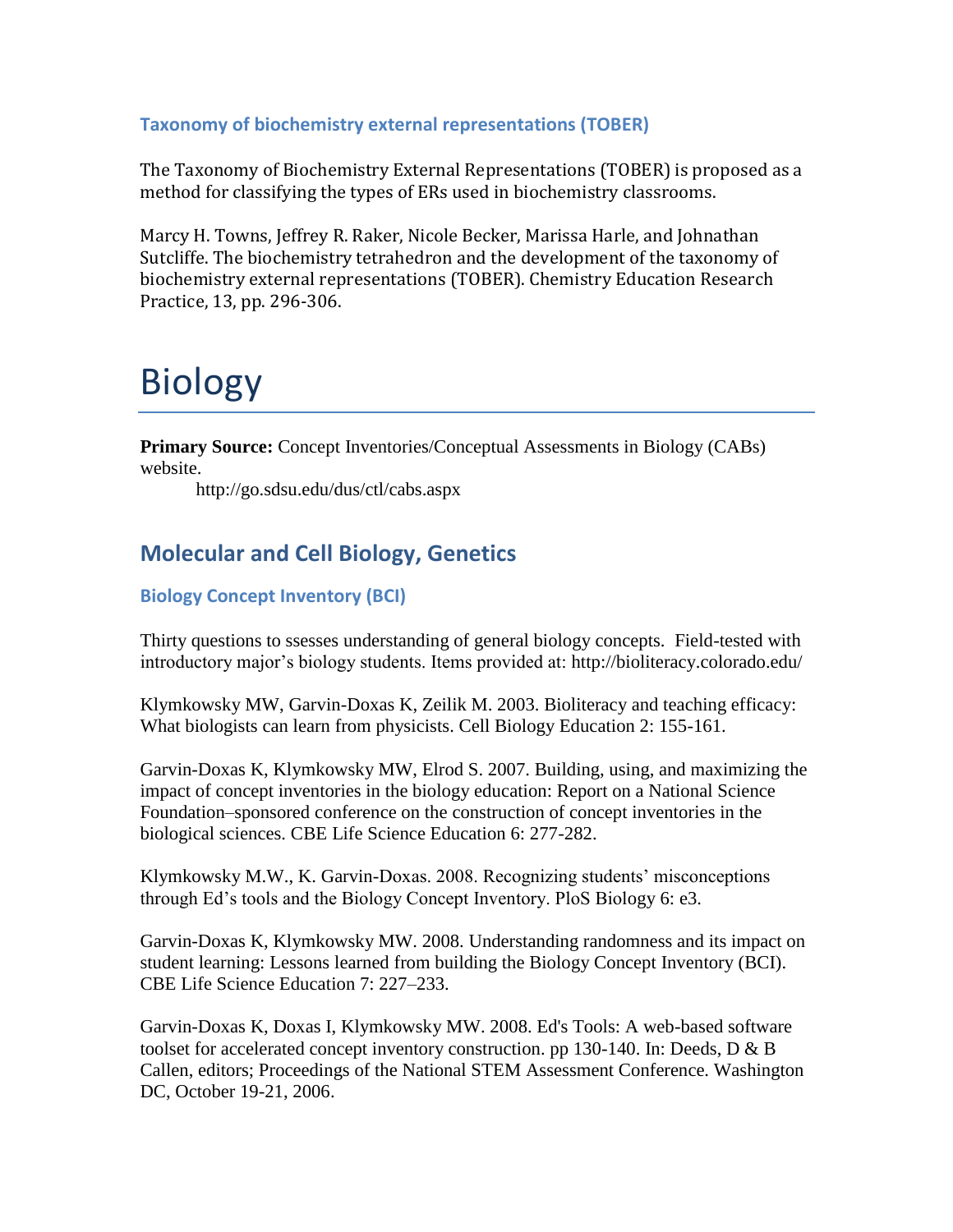#### **Introductory Molecular and Cell Biology Assessment (IMCA)**

Assesses general concepts from molecular and cellular biology. Field-tested with introductory molecular biology majors. (24 MC items, diagrams)

Shi J, Wood WB, Martin JM, Guild NA, Vicens Q, Knight JK. 2010. A diagnostic assessment for introductory molecular and cell biology. CBE Life Sciences Education 9: 453-461. Items provided at: http://w.lifescied.org/content/9/4/453.full

## **Molecular Life Sciences Concept Inventory (MLS)**

Assesses concepts related to molecular structure, dynamics, and energy (26 MC items in trial reported in Wright and Hamilton 2008; 96 MC items addressing 10 "big ideas" in 6 modules on-line, diagrams, scenarios).

Howitt S, Anderson T, M, Hamilton S, Wright T. 2008. A concept inventory for molecular life sciences: How will it help your teaching practice? Australian Biochemist 39: 14-17.

Wright T, Hamilton S. 2008. Assessing student understanding in the molecular life sciences using a concept inventory. In: Duff A, Green M, Quinn D, ATN Assessment Conference Proceedings. Australian Technology Network (ATN) Assessment Conference: Engaging Students in Assessment, Adelaide, South Australia (pp 216-224). Nov. 20-21, 2008.

# **Diffusion and Osmosis Diagnostic Test (DODT)**

Assesses concepts related to diffusion and osmosis. Field-tested with secondary students as well as introductory majors and nonmajors biology students (12 two-tiered MC items, diagrams). Items provided at: umdberg.pbworks.com/f/Odom1995- DiffusionMisconceptions.pdf

Odom AL, Barrow LH. 1995. The development and application of a two-tiered diagnostic test measuring college biology students' understanding of diffusion and osmosis following a course of instruction. Journal of Research in Science Teaching 32: 45-61.

Odom AL. 1995. Secondary and college biology students' misconceptions about diffusion and osmosis. American Biology Teacher 57: 409–415.

# **Osmosis and diffusion conceptual assessment (ODCA)**

Assesses concepts related to diffusion and osmosis. Field-tested with introductory nonmajors as well as introductory and upper-division biology majors. Includes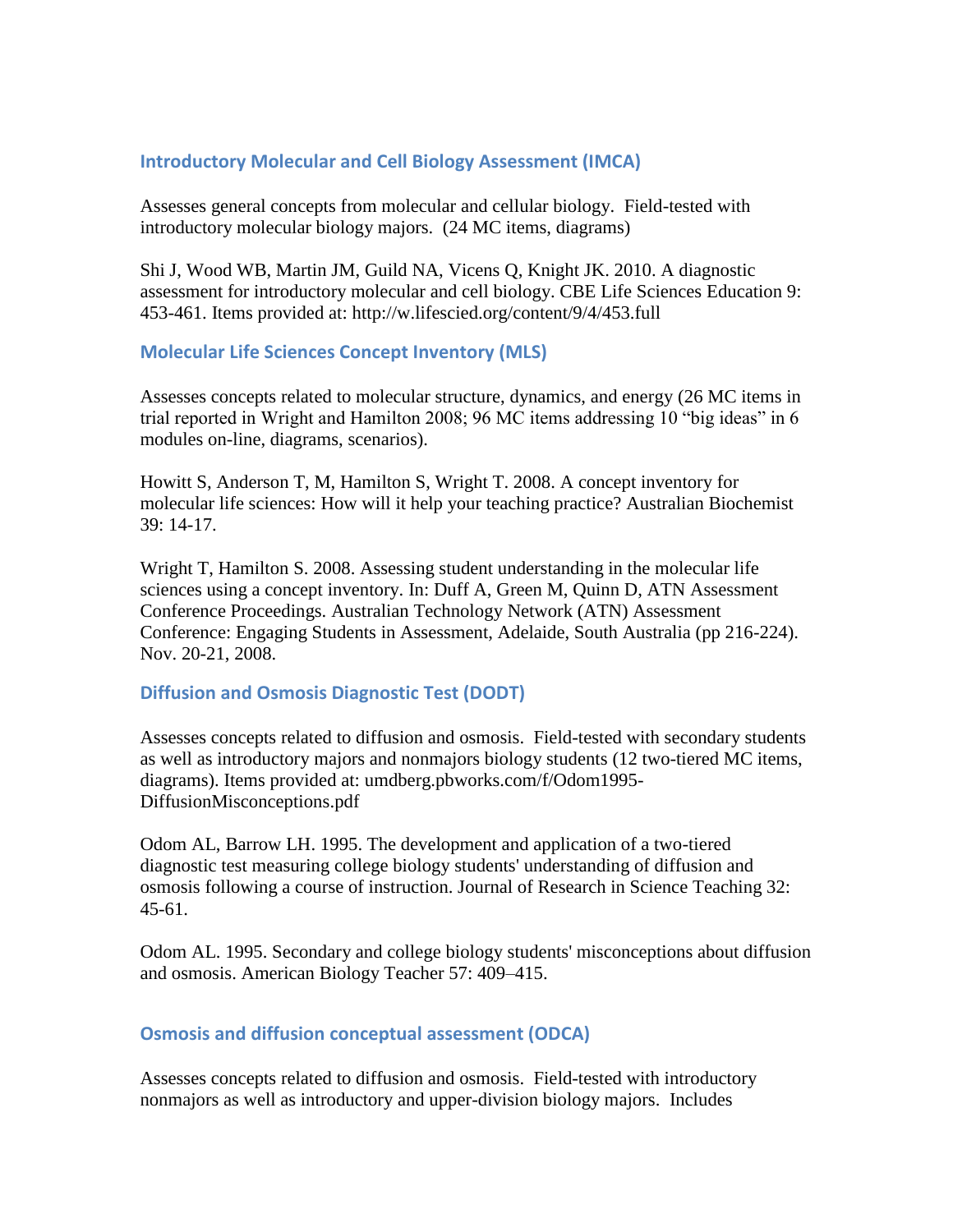components of previously published DODT (8 two-tiered MC items, diagrams). Items provided at: http://www.lifescied.org/content/10/4/418.full.pdf+html?with-ds=yes

Fisher KM, Williams KS, Lineback J. 2011. Osmosis and diffusion conceptual assessment. CBE Life Sciences Education 10: 418-29. doi: 10.1187/cbe.11-04-0038.

## **Meiosis Concept Inventory (Meiosis CI)**

Assesses understanding of concepts and processes of meiosis. Field-tested with introductory biology and genetics students (17 questions, mixed MC, MC select all). Items available at: http://q4b.biology.ubc.ca

Kalas P, O'Neill A, Pollock C, Birol G. (2013). Development of a meiosis concept inventory. CBE Life Sci Educ 12, 655–664.

## **Genetics Literacy Assessment Instrument (GLAI)**

Thirty-one questions to assess assorted concepts in genetics and inheritance. Field-tested with introductory majors and non-majors biology students. Items provided in Moskalik 2007:

https://etd.ohiolink.edu/ap/10?0::NO:10:P10\_ACCESSION\_NUM:ucin1195583851

Bowling BV, Acra EE, Wang L, Myers MF, Dean GE, Markle GC, Moskalik CL, Huether CA. 2008. Development and evaluation of a genetics literacy assessment instrument for undergraduates. Genetics 178: 15-22.

Bowling BV, Huether CA, Wang L, Myers MF, Markle GC, Dean GE, Acra EE, Wray FP, Jacob GA. 2008. Genetic literacy of undergraduate non-science majors and the impact of introductory biology and genetics courses. BioScience 58: 654-660.

Moskalik CL. 2007. I. Impact of a Genetics Education Workshop on Faculty Participants II. Investigations of Undergraduate Genetic Literacy. Thesis (M.S.), University of Cincinnati, Cincinnati OH, Arts and Sciences: Biological Sciences, 2007. Called Genetics Literacy Concept Inventory (GLCI).

# **Genetics Concept Assessment (GCA)**

Twenty-five multiple choice questions to assess general concepts in genetics and inheritance. Field-tested with majors and non-majors genetics students.

Reference: Smith MK, Wood WB, Knight JK. 2008. The genetics concept assessment: A new concept inventory for gauging student understanding of genetics CBE Life Science Education 7: 422-430.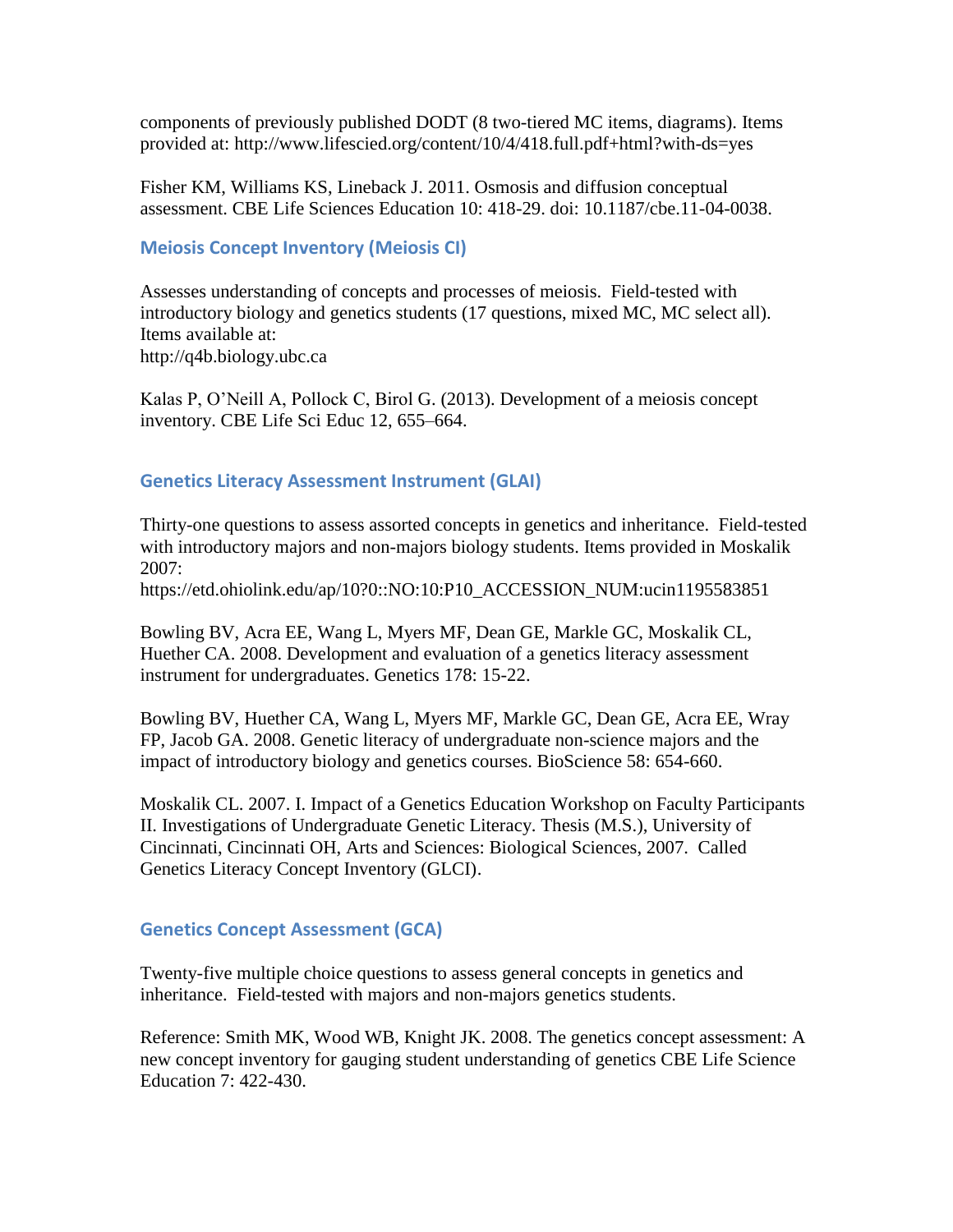#### **Genetics Diagnostic Instrument**

Assesses general concepts in genetics and inheritance. Field-tested with upper-level secondary students (13 two-tiered MC items, diagrams). Items provided at: http://www.tandfonline.com/doi/pdf/10.1080/09500690902951429#.U8w9nrF33QA

Reference: Tsui CY, Treagust D. 2009. Evaluating secondary students' scientific reasoning in genetics using a two-tier diagnostic instrument. International Journal of Science Education 32: 1073-1098.

# **Physiology and Organismal Systems**

## **Developmental Biology Content Survey**

Assesses general concepts in developmental biology. Field-tested with upper-division developmental biology students (15 MC items). Items provided at: http://www.lifescied.org/content/4/4/298

Knight JK, Wood WB. 2005. Teaching more by lecturing less. Cell Biology Education 4: 298-310.

## **Host-Pathogen Interactions (HPI)**

Assesses understanding of host-pathogen interactions. Field-tested with introductory, intermediate, and advanced students from a microbiology program (17 [18 noted in Marbach-Ad et al. 2009] two-tiered MC items).

Marbach-Ad G, Briken V, El-Sayed NM, Frauwirth K, Fredericksen B, Hutcheson S, Gao L-Y, Joseph SW, Lee V, McIver KS, Mosser D, Quimby BB, Shields P, Song W, Stein DC, Yuan RT, Smith AC. 2009. Assessing student understanding of host pathogen interactions using a concept inventory. Journal of Microbiology Education 10: 43-50.

Marbach-Ad G, McAdams KC, Benson S, Briken V, Cathcart L, Chase M, El-Sayed NM, Frauwirth K, Fredericksen B, Joseph SW, Lee V, McIver KS, Mosser D, Quimby BB, Shields P, Song W, Stein DC, Stewart R, Thompson KV, Smith AC. 2010. A model for using a concept inventory as a tool for students' assessment and faculty professional development. CBE Life Science Education 9: 408-416.

#### **Breathing and Respiration**

Assesses understanding of breathing, gas exchange, and respiration through a paperpencil format. Field tested with secondary students (12 two-tiered MC items).

Reference: Mann M, Treagust DF. 1998. A pencil and paper instrument to diagnose students' conceptions of breathing, gas exchange and respiration. Australian Science Teachers Journal 44: 55–59.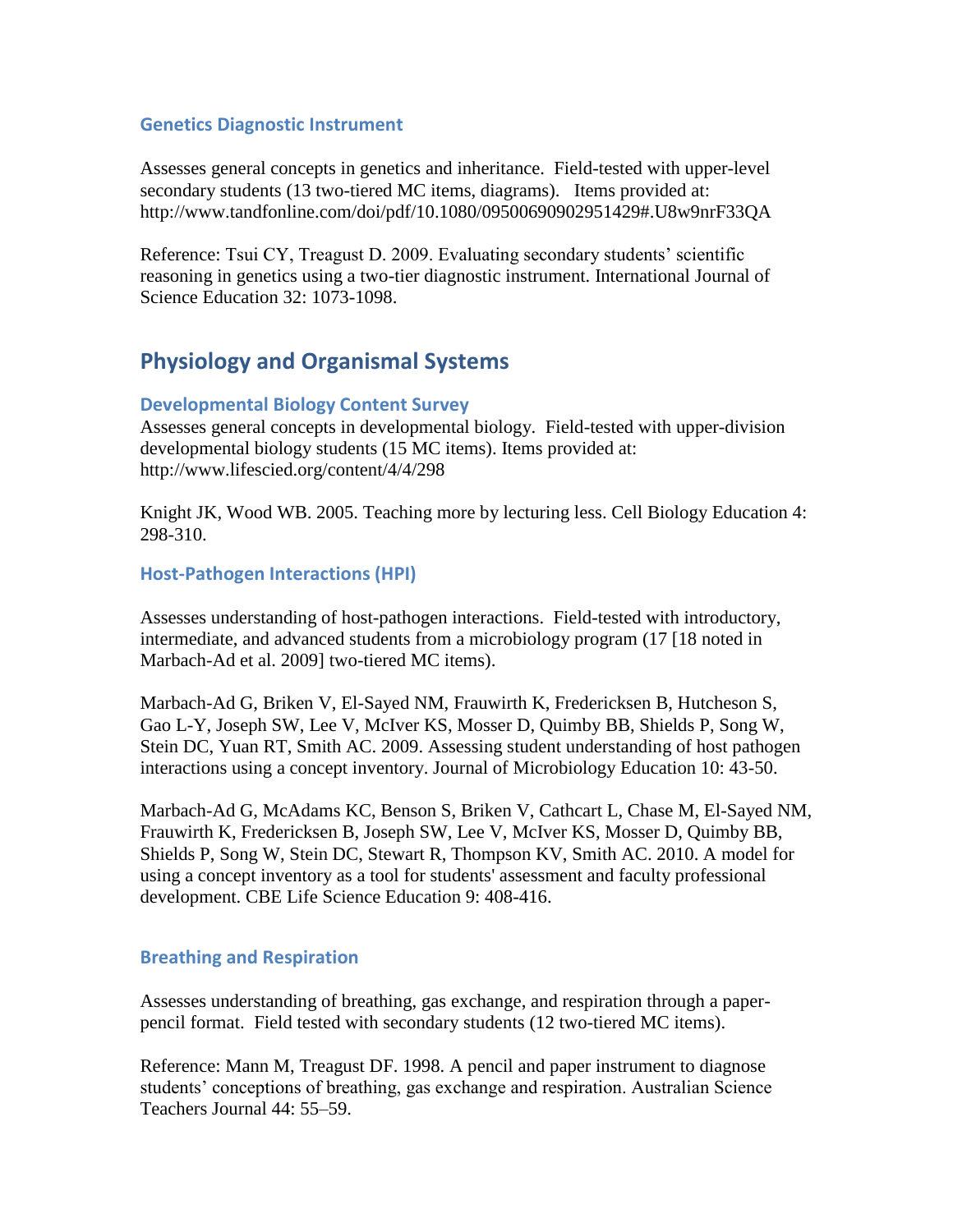#### **Photosynthesis and Respiration**

Assesses understanding of photosynthesis and respiration in plants. Field-tested with secondary students (13 two-tiered MC items, plus open ended).

Reference: Haslam F, Treagust DF. 1987. Diagnosing secondary students' misconceptions of photosynthesis and respiration in plants using a two-tier multiple choice instrument. Journal of Biological Education 21: 203–211.

#### **Flowering Plant Growth and Development**

Assesses understanding of flowering plant growth and development. Field-tested with secondary students (13 two-tiered MC items). Items provided at: www.lifescied.org/content/4/4/298

Reference: Lin SW. 2004. Development and application of a two-tier diagnostic test for high school students' understanding of flowering plant growth and development. International Journal of Science and Mathematics Education 2: 175–199.

#### **Internal Transport in Plants and the Human Circulatory Systems**

Assesses concepts related to transport in plants and the human circulatory system. Three test versions were developed and field-tested for elementary, secondary, and undergraduate students. (28 two-tiered MC items).

Reference: Wang JR. 2004. Development and validation of a two-tier instrument to examine understanding of internal transport in plants and the human circulatory system. International Journal of Science and Mathematics Education 2: 131–157.

# **Evolution and Ecology**

#### **Conceptual Inventory of Natural Selection (CINS)**

Assesses student understanding of natural selection using actual scientific studies. Fieldtested with non-majors biology students (20 MC items, scenarios). Items provided at: http://www.google.com/url?sa=t&rct=j&q=&esrc=s&source=web&cd=1&cad=rja&uact =8&ved=0CB0QFjAA&url=http%3A%2F%2Fbioliteracy.colorado.edu%2FReadings%2 FNatural%2520Selection%2520CI.pdf&ei=rirMU\_2wH8uoyAS70oHABg&usg=AFQjC NHer5OD\_cVxHba7OAN-sltpeVaLzw&bvm=bv.71198958,d.aWw

References: Anderson DL, Fisher KM, Norman JG. 2002. Development and validation of the conceptual inventory of natural selection. Journal of Research in Science Teaching 39: 952-978.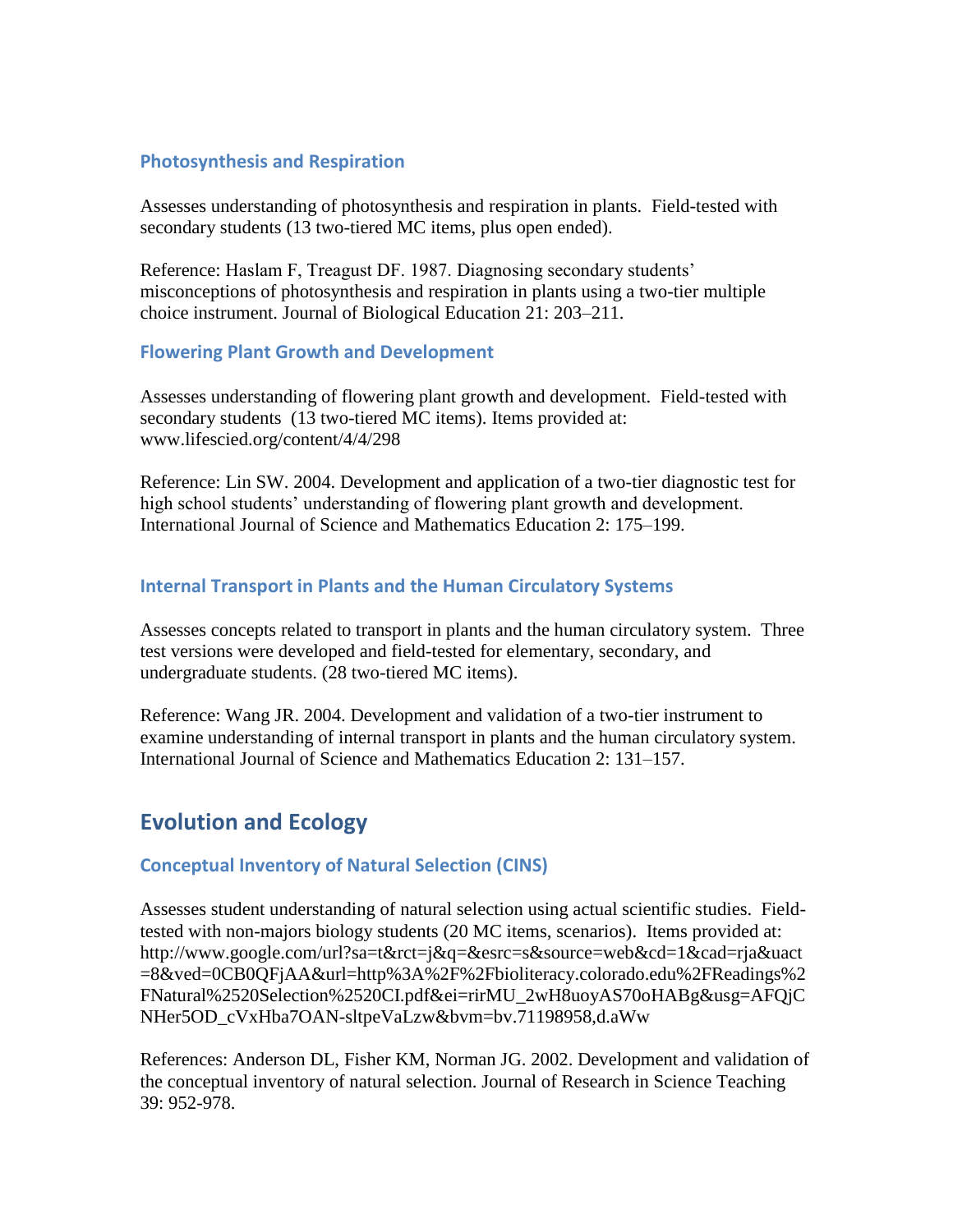Anderson DL. 2003. Natural selection theory in non-majors' Biology: instruction, assessment, and conceptual difficulty. Thesis (Ph.D.) University of California, San Diego and San Diego State University, San Diego, CA.

#### **Natural Selection instrument**

Assesses understanding of natural selection using a paper and pencil format. Field-tested with introductory biology students (6 open-ended questions).

References: Nehm, R.H. & Reilly, L. (2007) Biology majors' knowledge and misconceptions of natural selection. BioScience 57, 263-272

#### **Measure of Understanding of Macroevolution (MUM)**

Assesses macroevolutionary concepts, including deep time, phylogenetics, speciation, fossils, and nature of science. Field-tested with introductory and capstone-level students (28 items: 27 MC items, plus one open-ended item, diagrams). Items provided at: http://www.researchgate.net/publication/233108952\_Development\_and\_Preliminary\_Eva luation of the Measure of Understanding of Macroevolution Introducing the MUM/ file/72e7e527280a65d52f.pdf

Nadelson LS, Southerland SA. 2010. Development and preliminary evaluation of the Measure of Understanding of Macroevolution: Introducing the MUM. The Journal of Experimental Education 78: 151–190.

#### **Basic Tree Thinking Assessment**

Assesses interpretation of evolutionary relationships depicted on phylogenetic tree diagrams. There are two tests, 10 multiple choice items each with diagrams. Items provided at:

http://www.google.com/url?sa=t&rct=j&q=&esrc=s&source=web&cd=2&cad=rja&uact =8&ved=0CCgQFjAB&url=http%3A%2F%2Fwww.evolution.wisc.edu%2Fsites%2Fdef ault%2Ffiles%2FBasic%2520Tree%2520Thinking%2520Assessment.pdf&ei=8C7MU5i AEcSxyAS3yoKQBA&usg=AFQjCNFIJ3wqb9L5gkYpV4sHc12VfiehlQ&bvm=bv.711 98958,d.aWw

Reference: Baum DA, Smith SD, Donovan SSS. 2005. The tree-thinking challenge. Science 310: 979-980.

#### **Phylogeny Assessment Tool (PhAT)**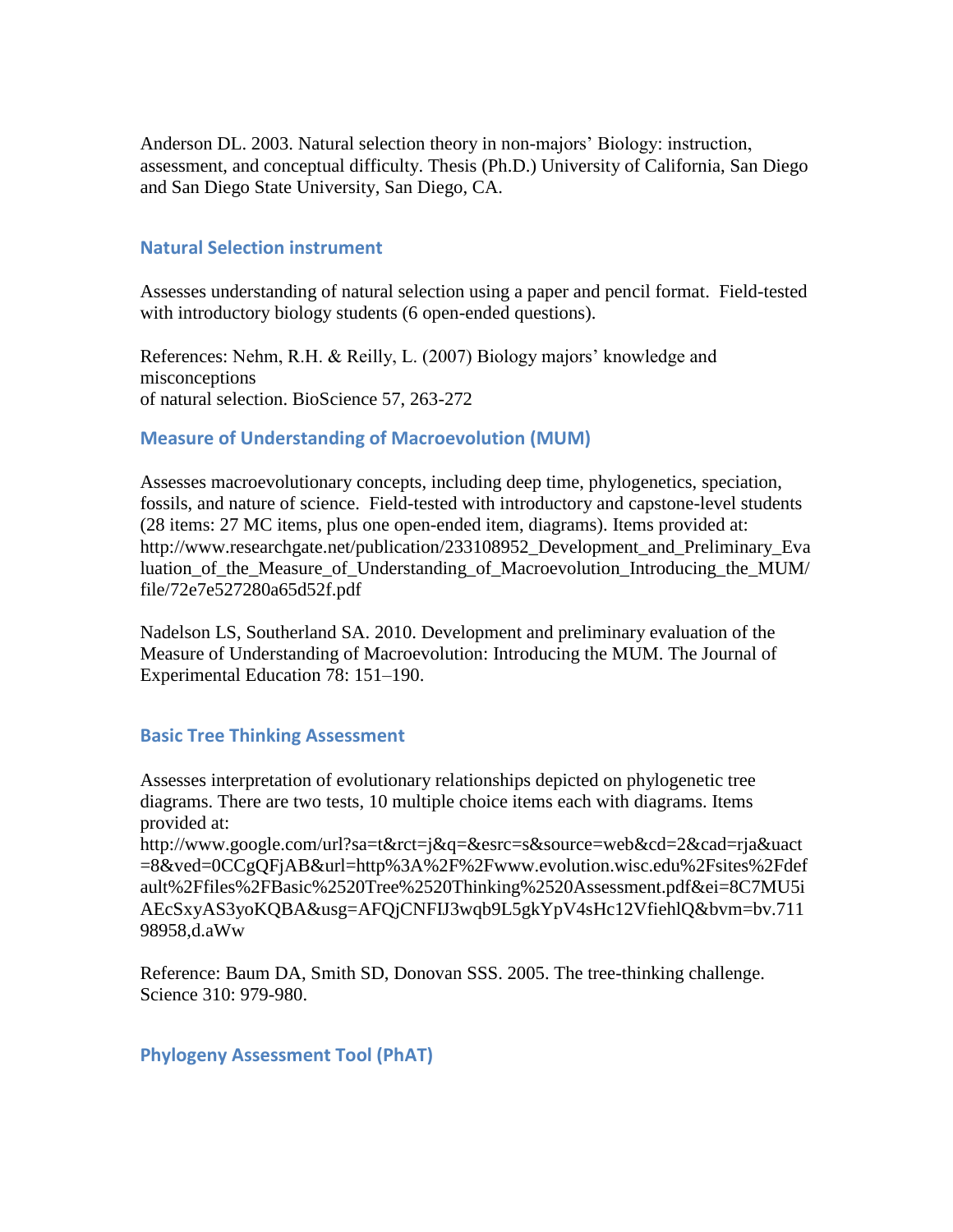A three-part instrument assessing understanding of the relationship between organism characteristics and evolutionary relationships. Field-tested with introductory organismal biology students. The assessment includes 3 open-ended questions, diagram). Instrument provided at:

http://www.ncbi.nlm.nih.gov/pmc/articles/PMC3763020/

References: Smith JJ, Cheruvelil KS, Auvenshine S. 2013. Assessment of Student Learning Associated with Tree Thinking in an Undergraduate Introductory Organismal Biology Course. CBE-Life Sciences Education 12:542-552.

# **Genetic Drift Inventory (GeDI)**

Assesses concepts related to evolution with a particular focus on genetics drift. Fieldtested with upper-division biology students (22 agree-disagree items). Items provided at: http://www.lifescied.org/content/13/1/65.full

References: Andrews TM, Price RM, Mead LS, McElhinny TL, Thanukos A, Perez KE, Herreid CF, Terry DR, Lemons PP. 2012. Biology Undergraduates' Misconceptions about Genetic Drift. CBE Life Science Education 11: 248-259.

Price RM, Andrews TC, McElhinny TL, Mead LS, Abraham JK, Thanukos A, Perez KE. 2014. The Genetic Drift Inventory: A tool for measuring what advanced undergraduates have mastered about genetic drift. CBE Life Science Education 13: 65-75.

# **EvoDevo Concept Inventory (EvoDevoCI)**

Assesses developmental aspects of evolution. Field-tested with biology majors. Multiple choice and open ended items for 3 Exploratory Surveys and 6 Interview Question sets. Eleven multiple choice items, 4 scenarios. Items provided at: [www.lifescied.org/content/12/3/494](http://www.lifescied.org/content/12/3/494) and http://www.lifescied.org/content/12/4/665

References: Hiatt A, Davis GK, Trujillo C, Terry M, French DP, Price RM, Perez KE. 2013. Getting to Evo-Devo: Concepts and challenges for students learning evolutionary developmental biology. CBE Life Sciences Education 12: 494-508. doi:10.1187/cbe.12- 11-0203. [PDF available] from lifescied.

Perez KE, Hiatt A, Davis GK, Trujillo C, French DP, Terry M, and Price RM. 2013. The EvoDevoCI: A Concept inventory for gauging students' understanding of evolutionary developmental biology. CBE Life Sciences Education 12: 665-675.

# **Energy and Matter**

**Diagnostic Question Clusters on Energy and Matter (DQCs)**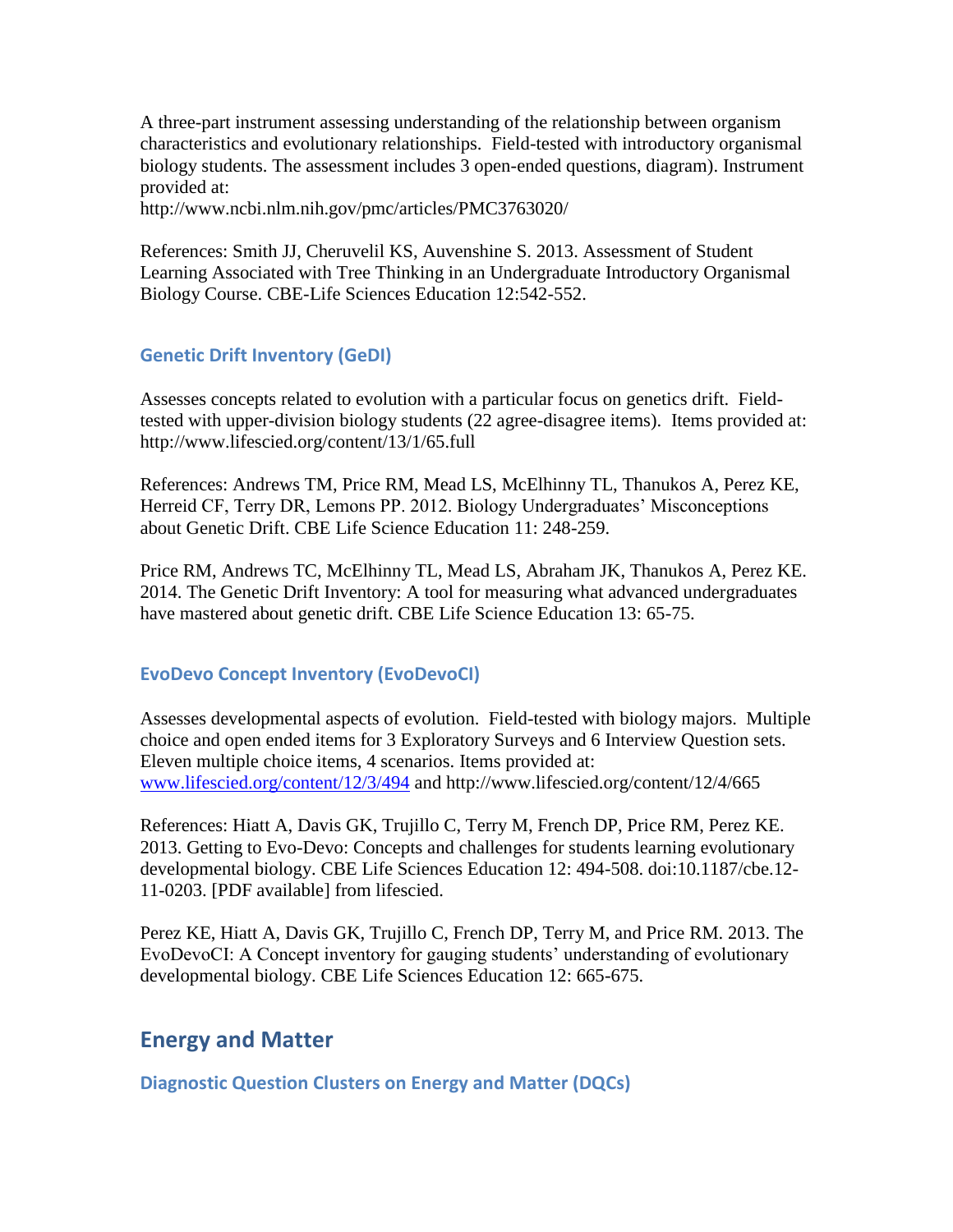Assesses understanding of pathways and transformations of energy and matter within the context of biological systems. Field-tested with introductory through advanced-level biology students (16 DQC sets of ~7 items each, MC, TF, open-ended). Items available at: http://www.biodqc.org/downloads

References: Wilson CD, Anderson CW, Heidemann M, Merrill JE, Merritt BW, Richmond G, Silbey DF, Parker JM. 2006. Assessing students' ability to trace matter in dynamic systems in cell biology. CBE Life Sciences Education 5: 323–331.

Hartley LM, Wilke BJ, Schramm JW, D'Avanzo C, Anderson CW. 2011. College students' understanding of the carbon cycle: contrasting principle-based and informal reasoning. BioScience 61: 65-75.

D'Avanzo C, Anderson CW, Griffith A, Merrill J. 2011. Thinking like a biologist. Using diagnostic questions to help students reason with biological principles.

**Note: Assessment tools on student views about biology can be found in Student Views/Attitudes/Affective Instruments.**

# **Chemistry**

# **General Chemistry**

# **Chemistry Competence Test (CCT)**

This is a diagnostic test developed initially to document proficiencies of first-time entering students to South African universities and has proved to be a versatile instrument for multiple uses.

Marietjie Potgieter and Bette Davidowitz. Preparedness for tertiary chemistry: multiple applications of Chemistry Competence Test for diagnostic and prediction purposes. Chemistry Education Research Practices 12, pp. 193-204, 2011.

# **Chemistry Reasoning Test (CRT)**

This instrument was designed to be an easy-to-use tool for measuring conceptual understanding and critical scientific thinking of general chemistry models and theories.

Carrie A. Cloonan and John S. Hutchinson. A Chemistry Concept Reasoning Test. Chemistry Education Research Practices. 12, pp. 205-209, 2011. DOI: 10.1039/C1RP90025K.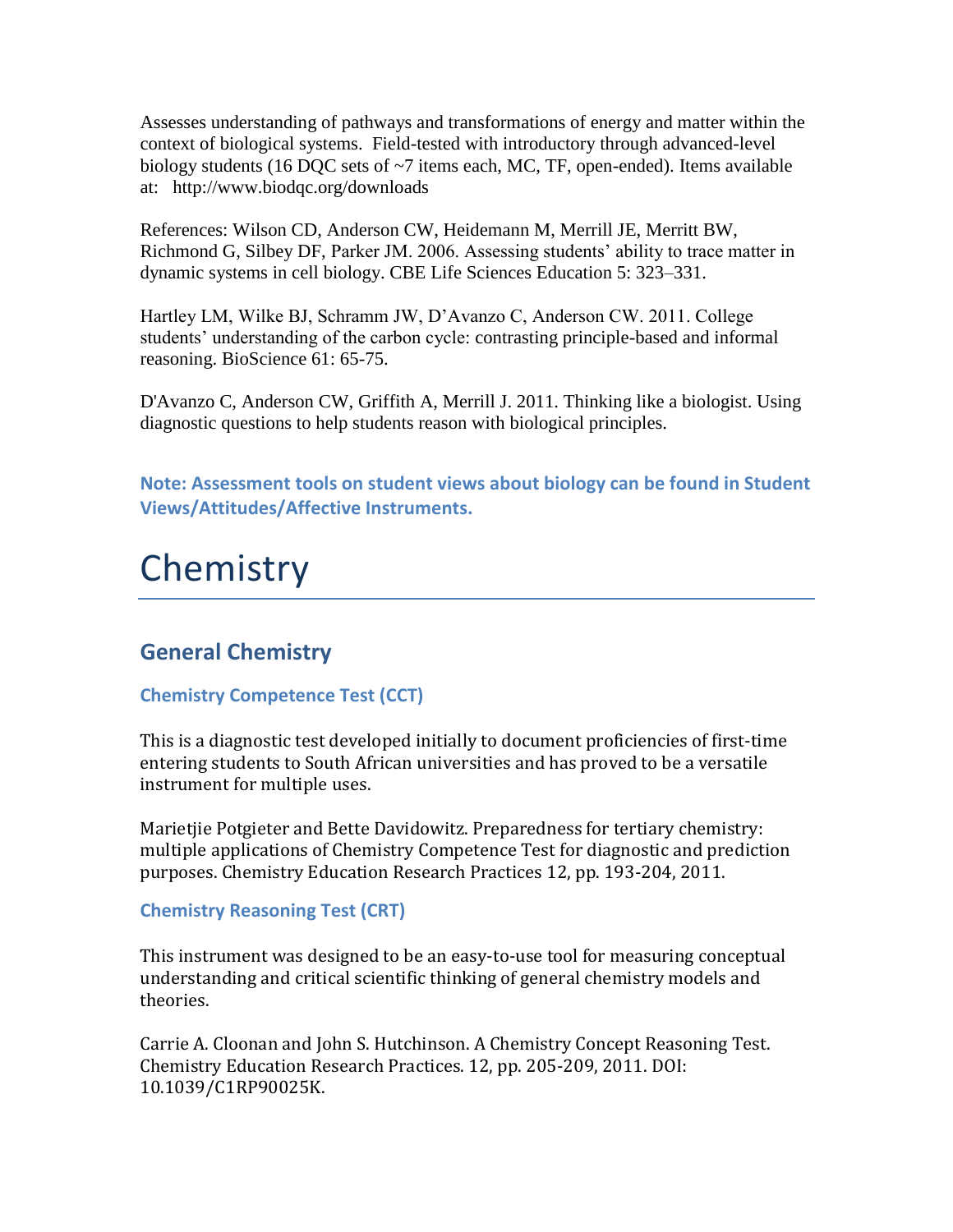# **Chemistry Concept Inventory (ChCl)**

The ChCI assesses thermochemistry, bonding, intermolecular forces, equilibrium, acids and bases, and electrochemistry. Thirty of the sixty questions for the first semester of a two-semester chemistry course, and the other thirty are for the second semester of the course. Please contact Jim Birk at Arizona State University about this inventory.

J. Birk, B. Jenkins, R. Bauer, S. Krause, M. Pavelich, *Development and Application of a Chemistry Concept Inventory*, Symposium on Research in Chemistry Education, 227th National Meeting of the American Chemical Society, Anaheim, CA, (2004).

# **Chemistry Concept Inventory (CCI)**

The questions are based on common commonly observed student misconceptions about topics generally covered in the first semester of a college chemistry course. The inventory can be found at

http://www.jce.divched.org/jcedlib/qbank/collection/CQandChP/CQs/ConceptsIn ventory/Concepts\_Inventory.html.

Mulford DR and Robinson WR (2002) An inventory for alternate conceptions among 1st semester general chemistry students. J Chem Ed 79: 739-744.

Journal of *Chemical Education* On-Line: Library of Conceptual Questions. American Chemical Society Division of Chemical Education. 13 December 13 2001.

Jack Barbera, A Psychometric Analysis of the Chemical Concepts Inventory. J. Chemical Education, 90 (5), pp. 546-553 (2013). DOI**:** 10.1021/ed3004353

#### **Solution Chemistry**

This two-tier diagnostic instrument is designed to test 16-17 year-old students' understanding of solution chemistry concepts.

Ermine Adadan and Funda Savasci. An analysis of 16-17 year-old students' understanding of solution chemistry concepts using a two-tier diagnostic instrument. International Journal of Science Education 34(4), 2012.

# **Organic Chemistry**

# **Acid Strength**

This instrument is a nine-item multiple-tier, multiple-choice concept inventory to identify alternative conceptions that organic chemistry students hold about acid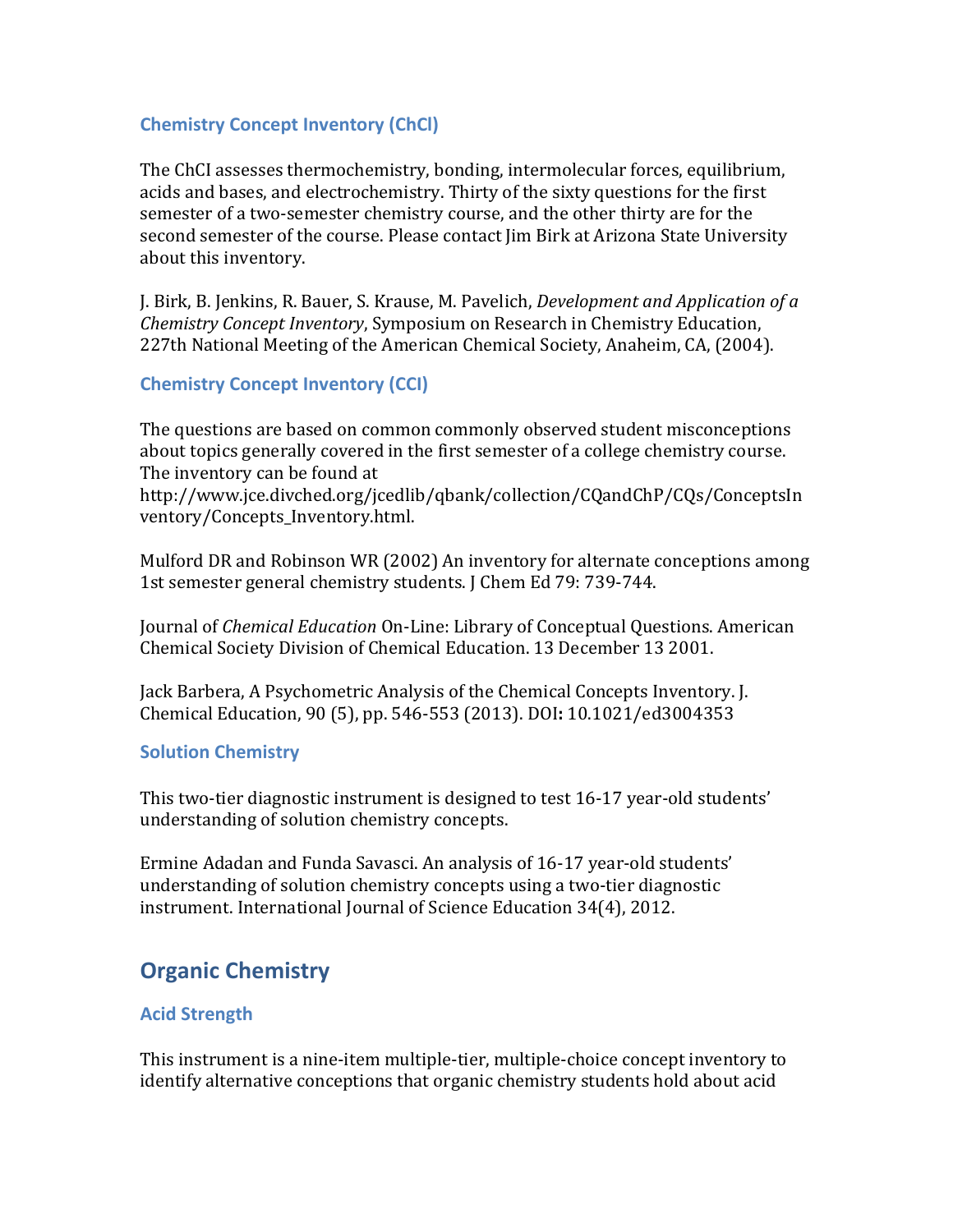strength, to determine the prevalence of these conceptions, and to determine how strongly these conceptions bias student reasoning.

LaKeisha M. McClary and Stacey Lowery Bretz. Development and Assessment of a diagnostic tool to identify organic chemistry students' alternative conceptions related to acid strength. International Journal of Science Education 34(15), 2012.

# **Thermodynamics**

# **Thermodynamics Concept Inventory (TCI)**

The TCI is intended for use in introductory thermodynamics courses. Please contact Clark Midkiff at the University of Alabama about this inventory.

Midkiff, K.C., Litzinger, T.A., and Evans, D.L., "Development of Engineering Thermodynamics Concept Inventory Instruments," *Proceedings,* Frontiers in Education Conference, Reno, Nevada, 10–13 October 2001.

# **Introductory Thermal Concept Evaluation (ITCE)**

Developed to assess a wide range of beliefs or understandings about thermodynamic concepts in 15-18 year old students. Administered in less than 30 minutes.

Shelly Yeo and Marjan Zadnik. Introductory Thermal Concept Evaluation: Assessing Students' Understanding. The Physics Teacher, Volume 39, 2001.

# **Quantum Mechanics**

# **The Quantum Mechanics Visualization Instrument (QMVI)**

The QMVI is designed to assess student's understanding of core concepts in introductory quantum mechanics. It is available by contacting Richard Robinett at Penn State.

Description of the development of the instrument is found in Erdat Cataloglu's dissertation [\(https://etda.libraries.psu.edu/paper/5937/](https://etda.libraries.psu.edu/paper/5937/)**).**

# **Quantum Mechanics Survey (QMS)**

This survey is designed to evaluate student's conceptual understanding of quantum mechanics in junior-level courses. It is available after obtaining a password via http://perusersguide.org/items/detail.cfm?ID=11903.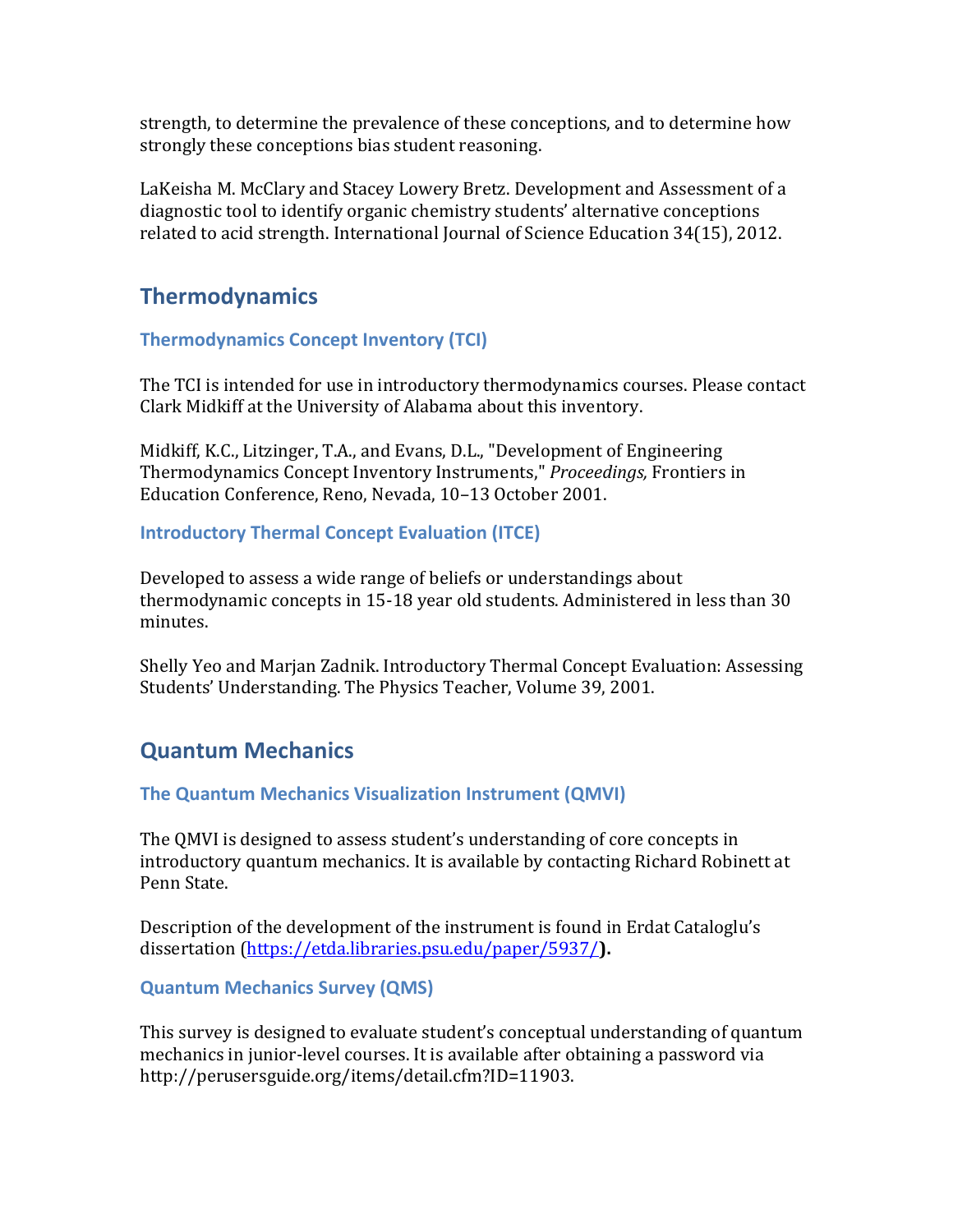Chandralekha Singh and Guangtian Zhu*. Surveying students' understanding of quantum mechanics in one spatial dimension*, Am. J. Phys. **80** (3), 252-259.

# **Quantum Mechanics Conceptual Survey (QMCS)**

This twelve question survey is designed to assess students' conceptual understanding of quantum mechanics.

S.B. McKagan, K.K. Perkins and C.E. Wieman. Design and validation of Quantum Mechanics Conceptual Survey. Physics Education Research 6, 020121 (2010) DOI: 10.1103/PhysRevSTPER.6.020121

# **Quantum Mechanics Assessment Tool (QMAT)**

This assessment was developed to (1) reflect faculty learning goals, provide an assessment of student learning difficulties, and act as a tool to help guide faculty efforts at improving QM instruction. Contact Steve Pollack at University of Colorado.

Steve Goldhaber, Steven Pollack, Paul Beale and Katherine Perkins. Transforming Upper-Division Quantum Mechanics: Learning Goals and Assessment. American Institute of Physics Conference Proceedings 1179, 145 (2009). doi: 10.1063/1.3266699.

**Note: Assessment tools on student views about chemistry can be found in Student Views/Attitudes/Affective Instruments**

# Math

# **Calculus Concept Inventory**

Assesses the most basic principles of differential calculus. Field-tested with undergraduate students in Calculus I.

Epstein J. The Calculus Concept Inventory—Measurement of the Effect of Teaching Methodology in Mathematics. Notices of the AMS 60:1018-1026.

# **Precalculus Concept Assessment (PCA)**

This 25-item multiple choice instrument measures the reasoning abilities and understandings foundations, which includes strong understanding of ideas of rate of change and function, a process view of function, and the ability to use covariational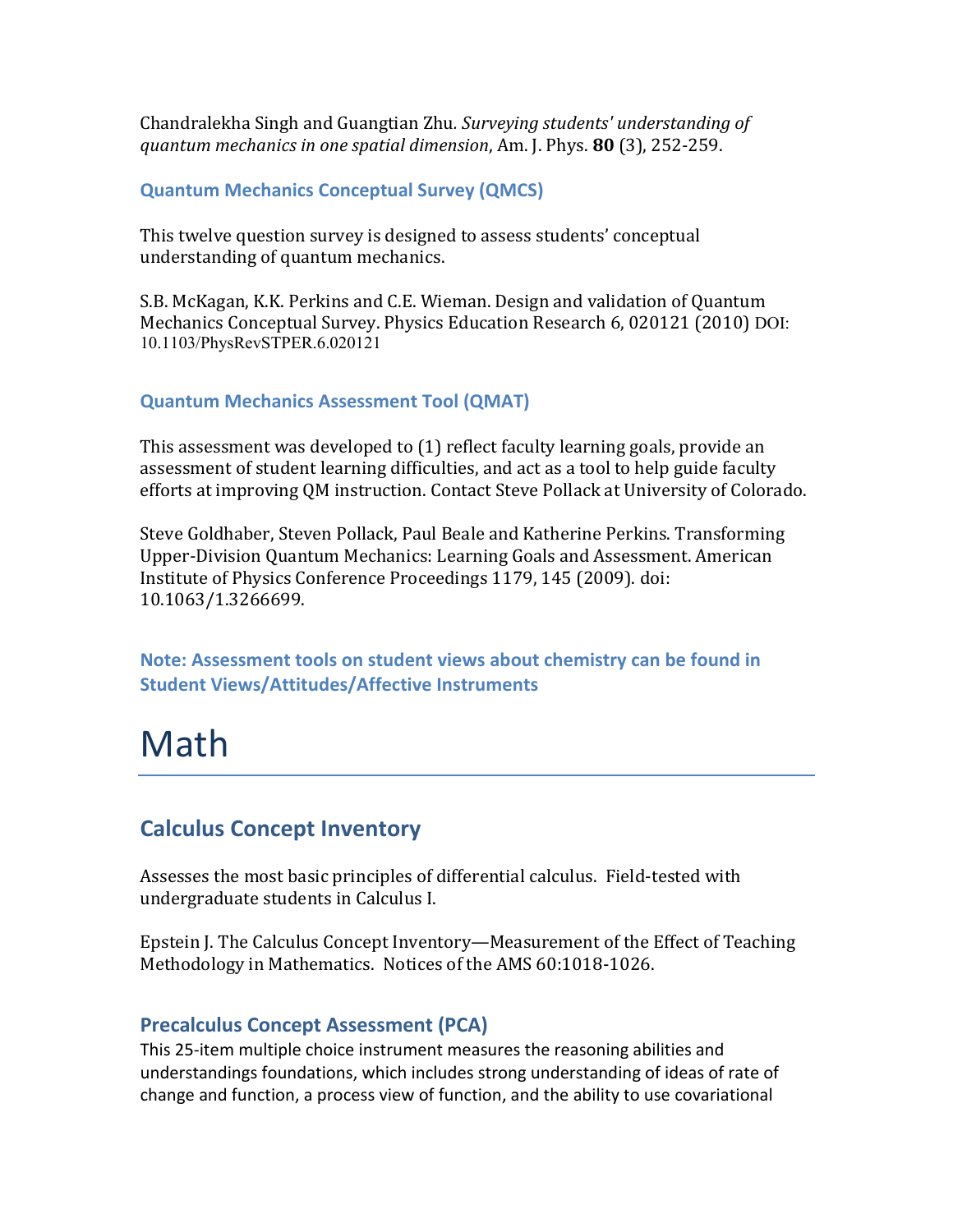reasoning to examine and represent how two covarying quantities change together. The uses of PCA include (a) assessing student learning in college algebra and precalculus, (b) comparing the effectiveness of various curricular treatments, and (c) determining student readiness for calculus. https://mathed.asu.edu/instruments/PCA/index.shtml Reference: Carlson M, Oehrtman M, and Engelke N (2010) The precalculus concept assessment: A tool for assessing students' reasoning abilities and understandings. Cognition and Instruction 28(2): **113-145. DOI:**10.1080/07370001003676587

# **Math Skills Inventory**

A 34 item self-assessment survey of behaviors that can be used to optimize performance in courses requiring quantitative skills. http://www.uaf.edu/deved/math/help-for-math-anxiety/math-skills-inventory/ <http://capone.mtsu.edu/studskl/mathsurvey2.html>

# **Quadratic and Linear Conceptual Evaluation (QLCE)**

Assesses basic mathematical modeling skills when a quadratic function is used to model a kinematic phenomenon under different circumstances and gauges student understanding of the relationship between graphs and changes in linear equation coefficients and vice versa (40 items, some questions are matrix-like and require 5 answers each). Items available at:

[http://physics.dickinson.edu/~wp\\_web/wp\\_resources/wp\\_assessment.html#MPEX](http://physics.dickinson.edu/~wp_web/wp_resources/wp_assessment.html#MPEX)

References: Publications associated with this instrument were not identified.

# **Vector Evaluation Test (VET)**

Assesses vector analysis skills, including addition and subtraction, component analysis, and comparing magnitudes (31 multiple-choice and short-answer items). Items available at:

http://physics.dickinson.edu/~wp\_web/wp\_resources/wp\_assessment.html#MPEX

References: Publications associated with this instrument were not identified.

**Note: Assessment tools on student views about math can be found in Student Views/Attitudes/Affective Instruments.**

# **Physics**

Generation of this list of concept inventories relied information found at <http://www.ncsu.edu/per/TestInfo.html>. More inventories can be found there.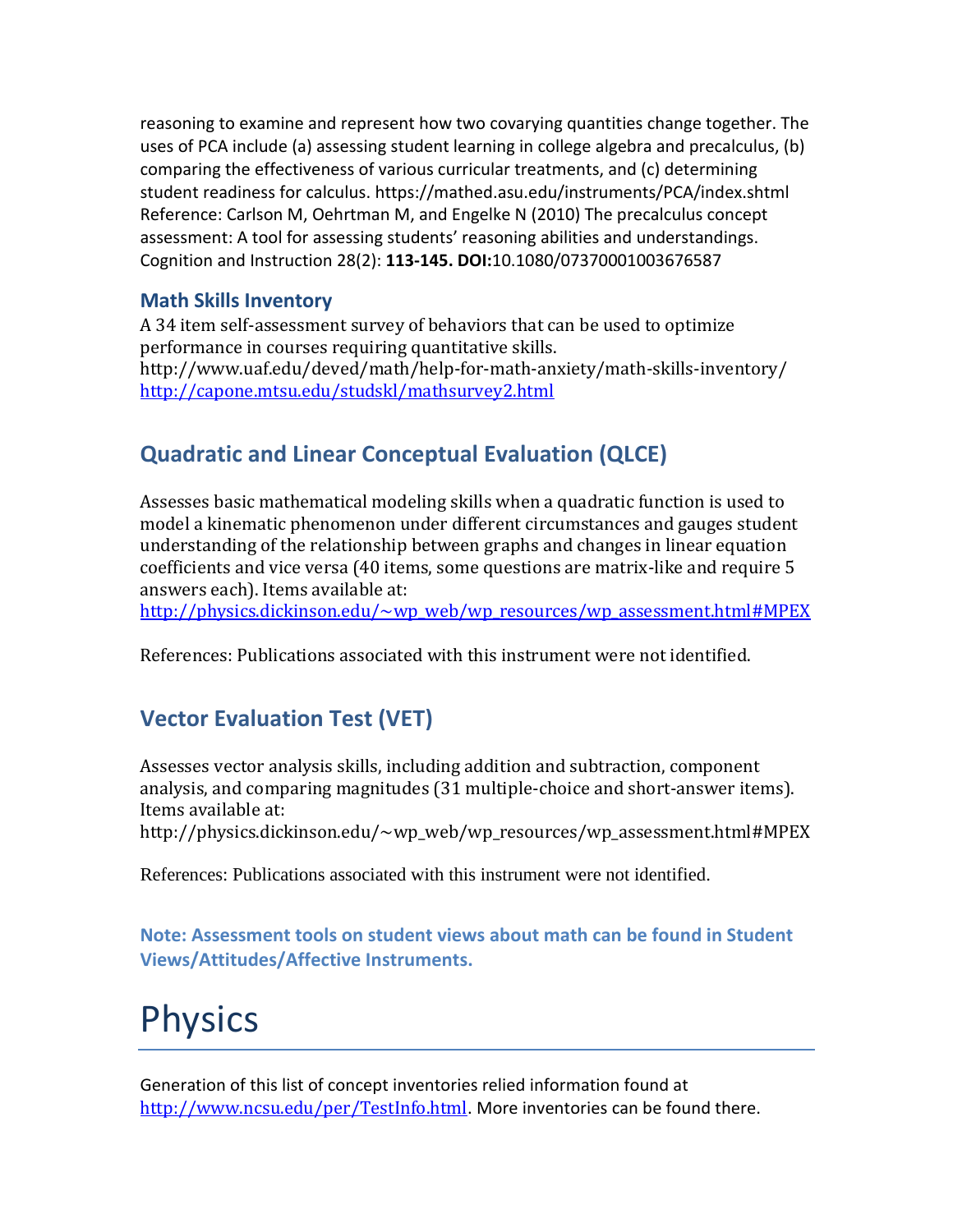# **Force**

# **Force Concept Inventory (FCI)**

A physics and mathematics diagnostic test originally developed in 1985 and revised in 1995. Recommended use (1) as a placement exam, (2) to evaluate instruction, (3) as a diagnostic test. Access to the test is available at <http://modeling.asu.edu/R%26E/Research.html>.

I. Halloun and D. Hestenes, [The Initial Knowledge State of College Physics Students,](http://modeling.asu.edu/R&E/InitialKnowledge.pdf) Am. J. Phys. 53: 1043-1055 (1985) and I Halloun and D. Hestenes[, Common Sense Concepts](http://modeling.asu.edu/R&E/Hestenes_CommonSenseConcept.pdf)  [about Motion,](http://modeling.asu.edu/R&E/Hestenes_CommonSenseConcept.pdf) *Am. J. Phys*. 53: 1056-1065 (1985).

D. Hestenes and I. Halloun, *Interpreting the FCI*. The Physics Teacher 33: 502-506 (1995).

# **The Force and Motion Conceptual Evaluation (FMCE)**

Assess student's conceptual understanding of Newton's Laws of Motion. Publication describes assessment of an introductory physics class.

R. Thornton, and D. Sokoloff, (1998) [Assessing student learning of Newton's laws: The](http://scitation.aip.org/getpdf/servlet/GetPDFServlet?filetype=pdf&id=AJPIAS000066000004000338000001&idtype=cvips&ident=freesearch&prog=search)  [Force and Motion Conceptual Evaluation and the Evaluation of Active Learning](http://scitation.aip.org/getpdf/servlet/GetPDFServlet?filetype=pdf&id=AJPIAS000066000004000338000001&idtype=cvips&ident=freesearch&prog=search)  [Laboratory and Lecture Curricula](http://scitation.aip.org/getpdf/servlet/GetPDFServlet?filetype=pdf&id=AJPIAS000066000004000338000001&idtype=cvips&ident=freesearch&prog=search), Am. J. Phys., 66, Issue 4, 338-352.

# **Rotational and Rolling Motion Conceptual Survey (RRMCS)**

A 30-question research-based multiple-choice test is designed to evaluate students' conceptual understanding of rotational and rolling motion and can be found at: <http://www.compadre.org/per/items/detail.cfm?ID=11956>.

[Lorenzo G. Rimoldini](http://arxiv.org/find/physics/1/au:+Rimoldini_L/0/1/0/all/0/1) and [Chandralekha Singh](http://arxiv.org/find/physics/1/au:+Singh_C/0/1/0/all/0/1) (2005) Student understanding of rotational and rolling motion*,* Phys. Rev ST-PER **1** (1), 010102.

[Alexandru Maries](http://arxiv.org/find/physics/1/au:+Maries_A/0/1/0/all/0/1) and [Chandralekha Singh](http://arxiv.org/find/physics/1/au:+Singh_C/0/1/0/all/0/1) (2005) Exploring Pedagogical Content Knowledge of Physics Instructors and Teaching Assistants Using the Force Concept Inventory. Phys. Rev ST PER 1, 010102 (2005). Doi: 10.1103/PhysRevSTPER.1.010102.

# **Graphing and Representations**

# **Representational Variant of the Force Concept Inventory**

Investigates students' ability to interpret multiple representations consistently (e.g., motion map, vectorial, and graphical). Available at http://www.compadre.org/per/items/detail.cfm?ID=11958.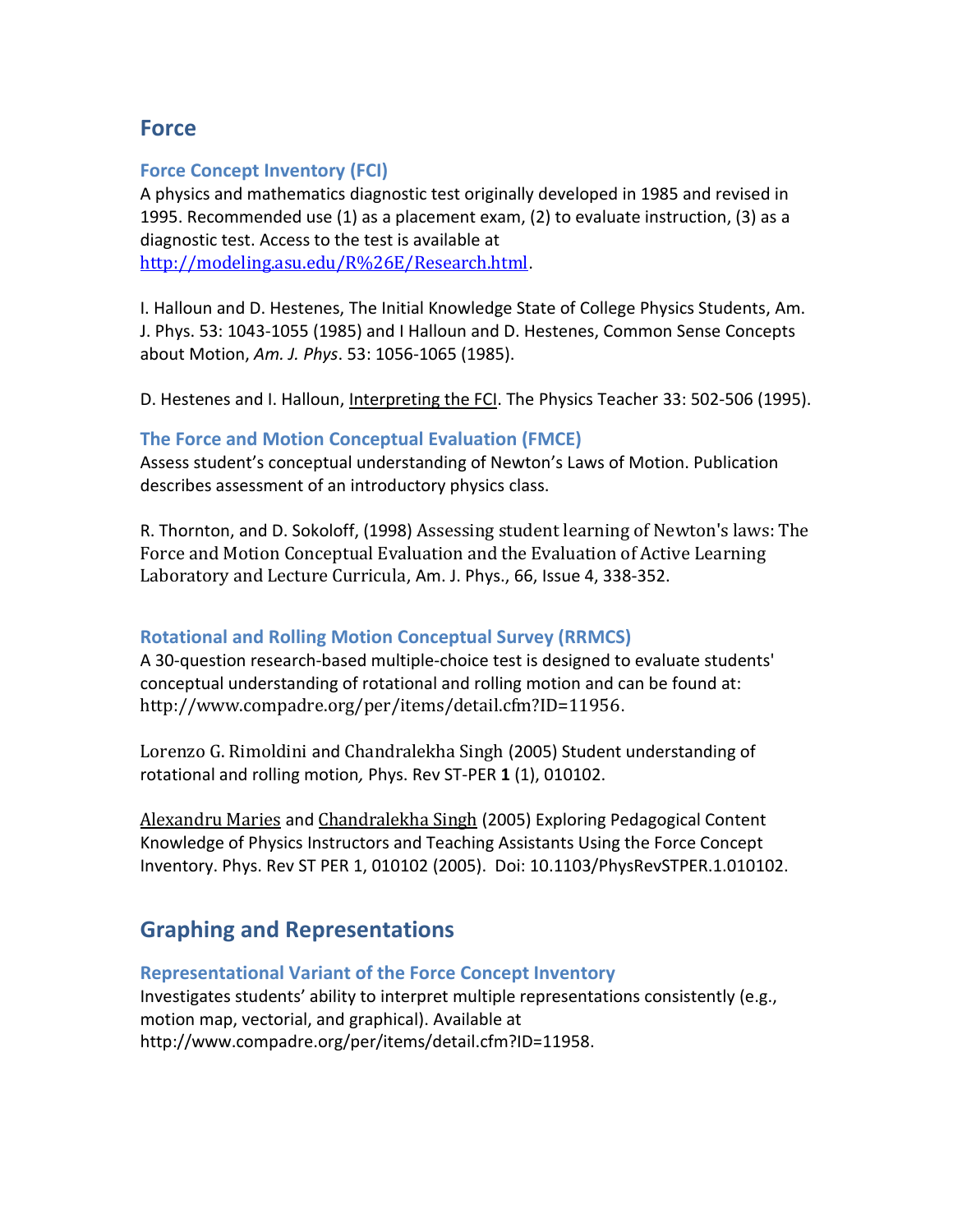P. Nieminen, A. Savinainen and J. Viiri (2010) Force Concept Inventory-based multiplechoice test for investigating students' representational consistency" Phys. Rev. ST Physics Ed. Research 6, 020109.

# **Test of Understanding Graphs in Kinematics (TUG-K)**

A measure of students' ability to interpret kinematics graphs.

R. Beichner (1994) Testing student interpretation of kinematics graphs" Am. J. Phys., 62, 750-762.

# **Energy**

# **The Energy and Momentum Conceptual Survey (EMCS)**

Assesses concepts in energy and momentum and can be found at http://www.compadre.org/per/items/detail.cfm?ID=11896.

Reference: C. Singh and D. Rosengrant, Multiple-choice test of energy and momentum concepts, Am. J. Phys. 71 (6), 607-619 (2003).

# **The Energy Concept Assessment (ECA)**

Evaluates students' understanding of various energy related topics. Created for a calculus-based introductory physics course. Contact Lin Ding at Ohio State University.

Reference: Dissertation http://www.lib.ncsu.edu/resolver/1840.16/4050

# **Thermodynamics**

# **Thermodynamics Concept Inventory (TCI)**

The TCI is intended for use in introductory thermodynamics courses. Please contact Clark Midkiff at the University of Alabama about this inventory.

Reference: Midkiff, K.C., Litzinger, T.A., and Evans, D.L., "Development of Engineering Thermodynamics Concept Inventory Instruments," Proceedings, Frontiers in Education Conference, Reno, Nevada, 10–13 October 2001.

# **Introductory Thermal Concept Evaluation (ITCE)**

Developed to assess a wide range of beliefs or understandings about thermodynamic concepts in 15-18 year old students. Administered in less than 30 minutes.

Reference: Shelly Yeo and Marjan Zadnik (2001) Introductory Thermal Concept Evaluation: Assessing Students' Understanding. The Physics Teacher, Volume 39.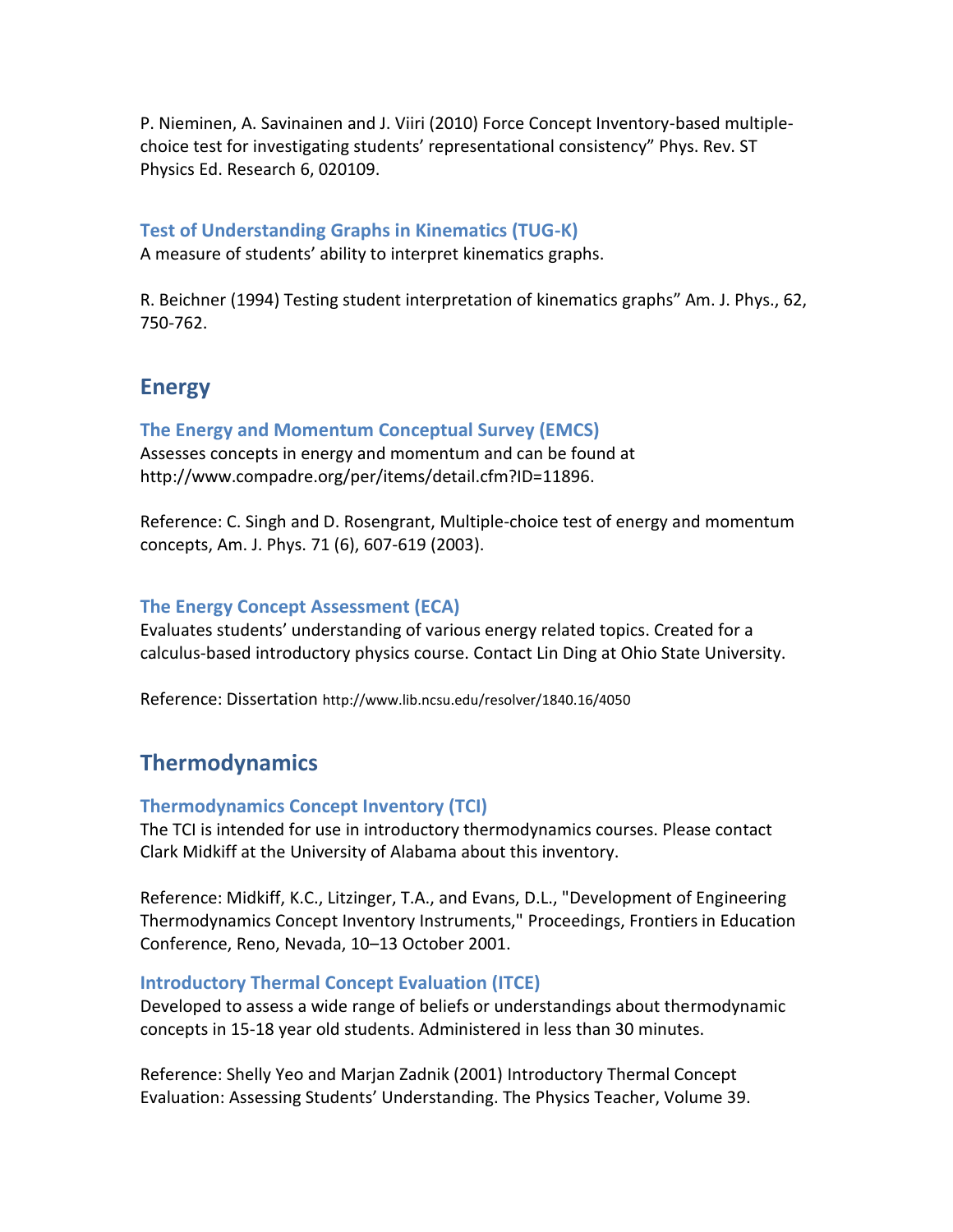## **The Heat and Energy Concept Inventory (HECI)**

A 36 multiple-choice question inventory for an undergraduate heat transfer course of (1) temperature vs. energy, (2) temperature vs. perceptions of hot and cold, (3) factors that affect the rate vs. amount of heat transfer, (4) thermal radiation.

Reference: Michael Prince, Margo Vigeant, Katharyn Nottis (2012) Development of the Heat and Energy Concept Inventory: Preliminary Results on the Prevalence and Persistence of Engineering Students' Misconceptions. Journal of Engineering Education, Volume 101(3):412-438.

#### **The Heat and Temperature Concept Evaluation (HCTE)**

Survey on heat, temperature and heat flow. A 28 inventory that takes 30-40 minutes to complete. Twenty-seven items are machine graded and one item requires drawing a graph and writing a sentence.

Reference: Thornton R and Sokoloff D (1987) The Heat and Temperature Concept Evaluation (HCTE) http://physics.dickinson.edu/~wp\_web/wp\_resources/wp\_assessment.html#HTCE

## **Heat Transfer Concept Inventory (HTCI)**

Assesses student understanding of concepts, identifies misunderstandings, provides feedback to instructors, and evaluates student gains in a heat transfer course. The HTCI is being evaluated for coverage; concepts include fundamental ideas, conduction, convection, and radiation. Contact Jay Marin at University of Wisconsin-Madison.

Reference: Jay Martin, John Mitchell, Ty Newell. A concept inventory for Heat Transfer. Session 33<sup>rd</sup> ASFEE/IEEE Frontiers in Education Conference T3D-12. November 5-8, Boulder (2003).

#### **Thermal and Transport Concept Inventory (TTCI)**

Faculty and students use the Thermal and Transport concept inventory (TTCI) assessment instrument to identify fundamental misconceptions about heat transfer, fluid mechanics, and thermodynamics in engineering students. Contact Ron Miller at Colorado School of Mines.

References: Ruth A. Streveler, Ronald L. Miller, Aidsa I. Santiago Roman, Mary A. Nelson, Monica R. Geist, Barbara M. Olds, "Rigorous Methodology for Concept Inventory Development: Using the 'Assessment Triangle' to Develop and Test the Thermal and Transport Science Concept Inventory (TTCI)", International Journal of Engineering Education Vol. 27, No. 5, pp. 968–984, 2011 0949-149X/91.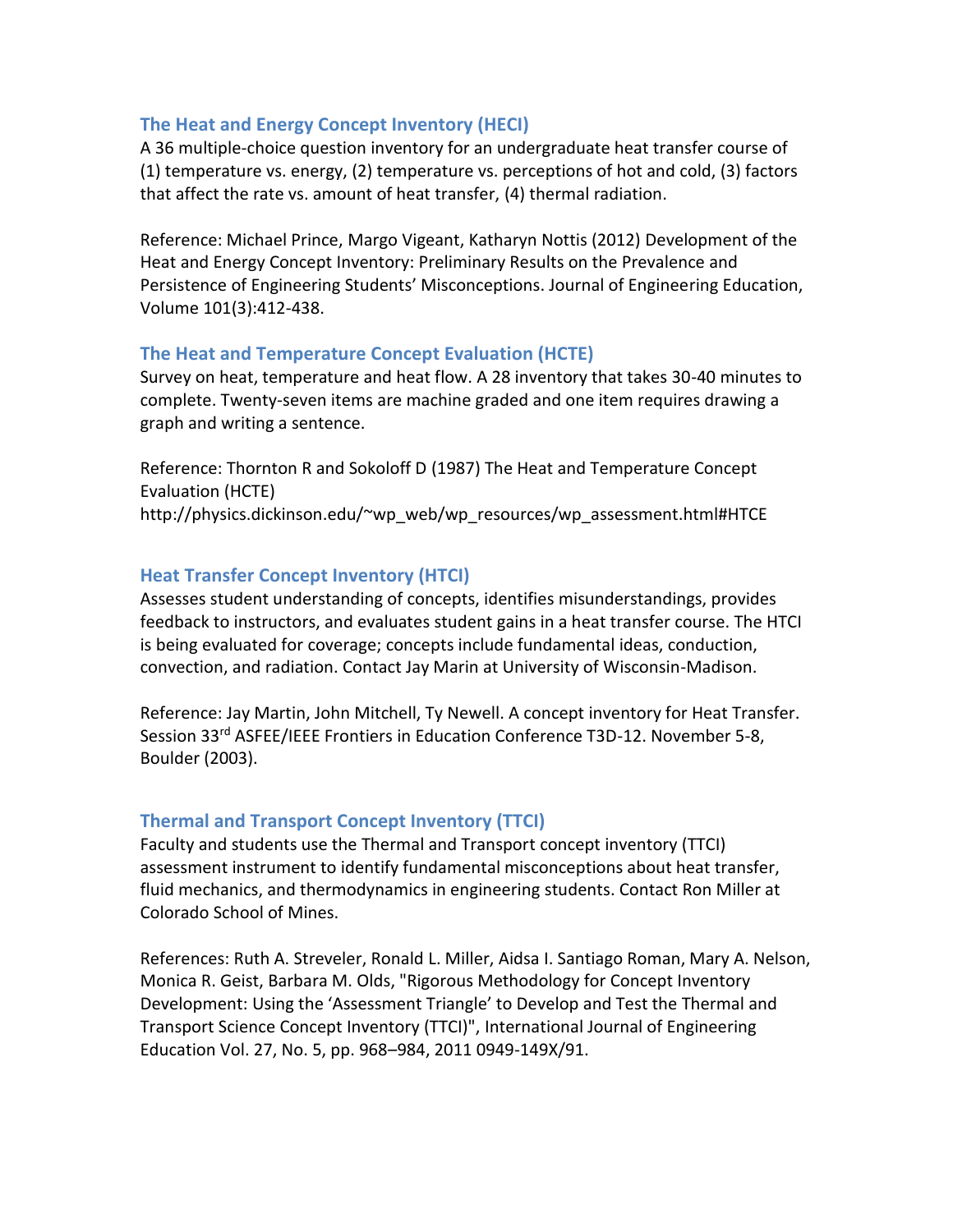# **Waves**

# **Waves Concept Inventory (WCI)**

Assesses visualization of waves, mathematical depiction of waves, and wave definitions. The WCI allows more than one correct choice for most of the questions. Choosing more than one answer correlates with increasing understanding of the material. The WCI is intended for junior-level electronics of materials courses. Contact Ron Roedel at Arizona State University.

References: Roedel, R.J., El-Ghazaly, S., Rhoads, T.R., and El-Sharawy, E., "The Wave Concepts Inventory—An Assessment Tool for Courses in Electromagnetic Engineering," *Proceedings,* Frontiers in Education Conference, November 1998, Tempe, AZ.

Rhoads, T.R., Roedel, R.J., "The Wave Concept Inventory—A Cognitive Instrument Based on Bloom's Taxonomy," *Proceedings,* Frontiers in Education Conference, San Juan, Puerto Rico, 10–13 November 1999.

## **Wave Diagnostic Test (WDT)**

The University of Maryland WDT investigates student difficulties with wave physics at the introductory level. Contact Janice Redish at University of Maryland.

Reference: Janice Redish, Making Sense of What Happens in Physics Classes: Analyzing Student Learning. American Physics Society Centennial Lecture, presented at APS/AAPT joint meeting, Atlanta, GA, 24 March, 1999.

# **Electricity**

# **Circuits (CCI)**

Part I measures students' conceptual understanding of the basic properties of electricity, circuit components, and linear time-invariant networks (DC and AC). Part II addresses frequency domain concepts, coupled inductors, convolution, impulse response, and transform techniques. Contact Robert Helgeland at University of Massachusetts at Dartmouth.

Helgeland, B., & Rancour, D. (2013). Circuits Concept Inventory. Retrieved from http://www.foundationcoalition.org/home/keycomponents/concept/circuits.html

# **Electromagnetics (EMCI)**

EMCI Version 1.0 is composed of three instruments: (i) Fields (electro and magnetostatic, and time-varying EM fields), (ii) Waves (uniform plane waves,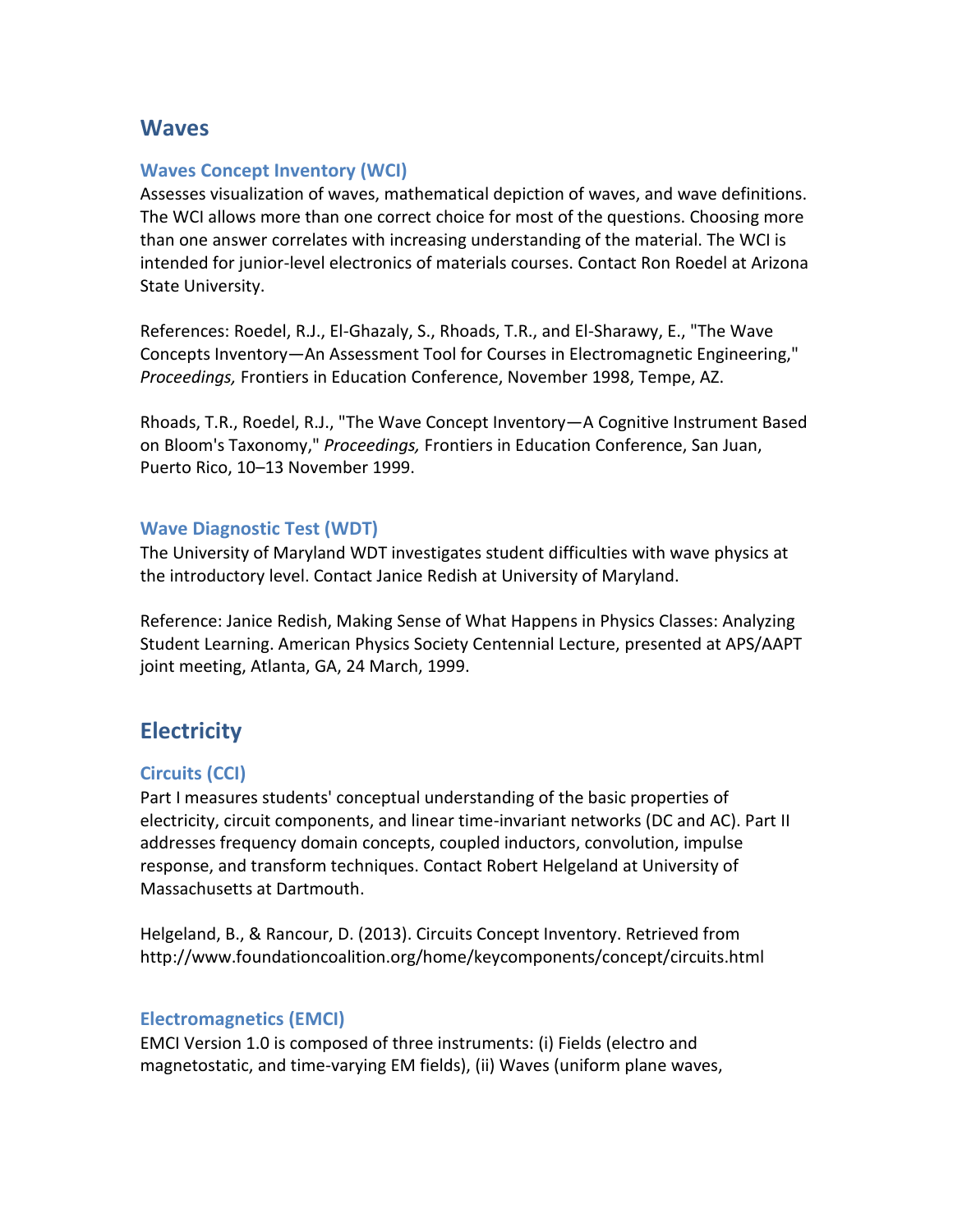transmission lines, waveguides, and antennas), (iii) Fields and Waves (combination of the first two instruments). Contact Branislav Notaros at University of Colorado.

Notaros, B.M. (2002). "Concept Inventory Assessment Instruments for Electromagnetic Education," Proceedings, IEEE Antennas and Propagation Society International Symposium, San Antonio, Texas

# **Electronics (ECI)**

The 35-question ECI assesses student understanding of introductory electronics concepts that are covered in the first of a two-course sequence. The exam includes a small subset of basic circuit analysis questions so that instructors can differentiate between misconceptions in circuit analysis and misconceptions in electronics. Contact Marc Herniter at Rose-Hulman Institute of Technology.

M.F. Simoni, M.E. Herniter, and B.A. Ferguson. Concepts to Questions: Creating an Electronics Concept Inventory Exam. Proceedings of the 2004 American Society for Engineering Education Annual Conference & Exposition, Session 1793.

# **Quantum Mechanics**

## The Quantum Mechanics Visualization Instrument (QMVI)

The QMVI is designed to assess student's understanding of core concepts in introductory quantum mechanics. It is available by contacting Richard Robinett at Penn State.

Description of the development of the instrument is found in Erdat Cataloglu's dissertation **(**https://etda.libraries.psu.edu/paper/5937/**).** 

# Quantum Mechanics Survey (QMS)

This survey is designed to evaluate student's conceptual understanding of quantum mechanics in junior-level courses. It is available after obtaining a password via http://perusersguide.org/items/detail.cfm?ID=11903.

Chandralekha Singh and Guangtian Zhu*.* Surveying students' understanding of quantum mechanics in one spatial dimension, Am. J. Phys. 80 (3), 252-259.

#### **Quantum Mechanics Conceptual Survey (QMCS)**

This twelve question survey is designed to assess students' conceptual understanding of quantum mechanics.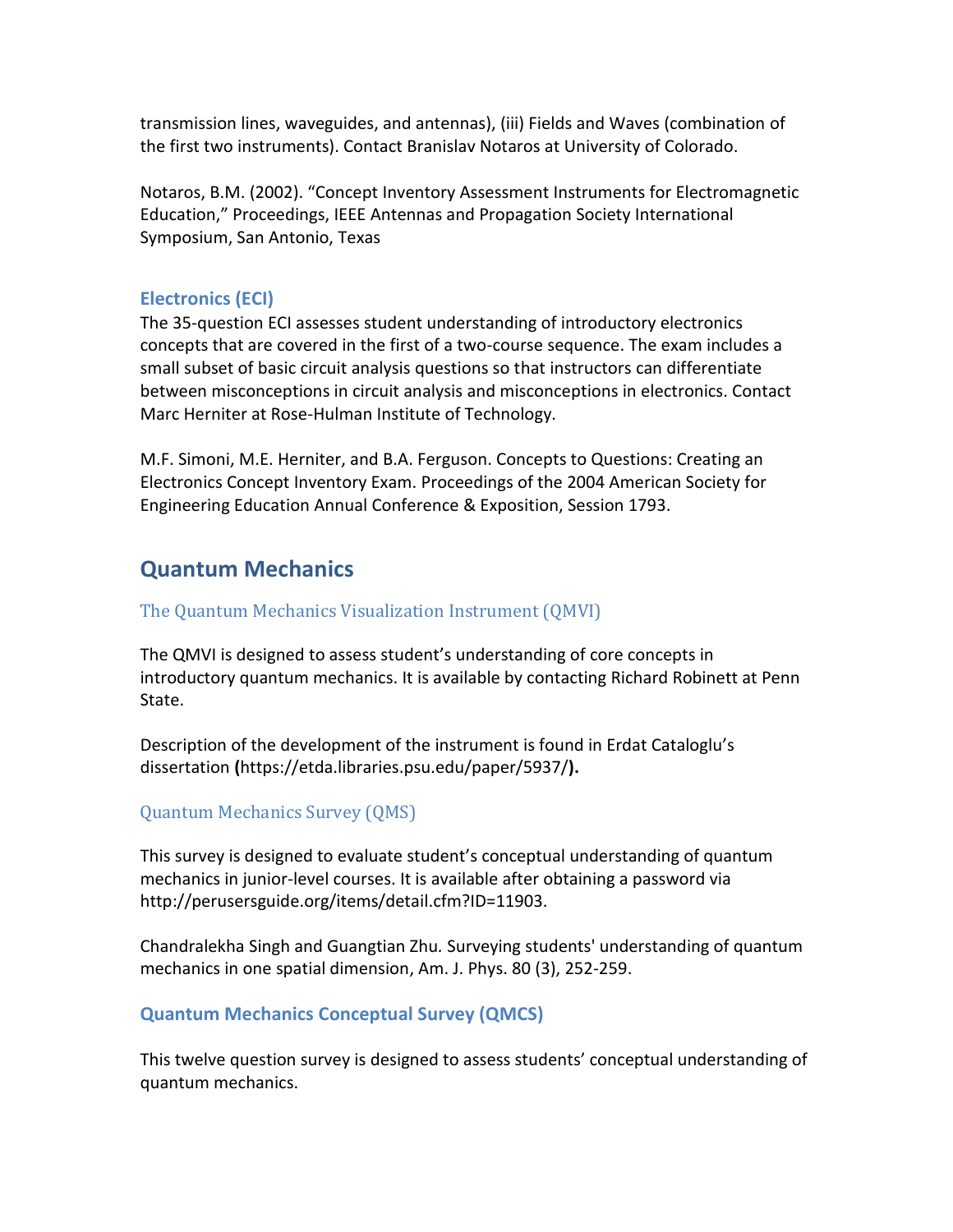S.B. McKagan, K.K. Perkins and C.E. Wieman. Design and validation of Quantum Mechanics Conceptual Survey. Physics Education Research 6, 020121 (2010) DOI: 10.1103/PhysRevSTPER.6.020121

## **Quantum Mechanics Assessment Tool (QMAT)**

This assessment was developed to (1) reflect faculty learning goals, provide an assessment of student learning difficulties, and act as a tool to help guide faculty efforts at improving QM instruction. Contact Steve Pollack at University of Colorado.

Steve Goldhaber, Steven Pollack, Paul Beale and Katherine Perkins. Transforming Upper-Division Quantum Mechanics: Learning Goals and Assessment. AIP Conference Proceedings 1179, 145 (2009). doi: 10.1063/1.3266699.

# **Astronomy**

# **Astronomy Diagnostic Test (ADT)**

This diagnostic survey for undergraduate, non-science majors taking their first astronomy course. The first 21 questions are the content portion of the test, while the final 12 questions collect demographic information. Please contact Grace Deming at University of Maryland.

T.F. Slater, B. Hufnagel, and J.P. Adams. Validating the Astronomy Diagnositics Test for Undergraduate Non-Science Majors. American Astronomical Society, 194th AAS Meeting, #70.03; Bulletin of the American Astronomical Society, Vol. 31, p.937.

# **Astronomical Misconceptions Survey (AMS)**

Developed for identifying student misconceptions in astronomy in introductory courses.

Michael C. LoPresto and Steven R. Murrell. An Astronomical Misconceptions Survey. Journal of College Science Teaching, v40 n5 p14-22, May 2011. ISSN-0047-231X.

# **Newtonian Gravity Concept Inventory (NGCI)**

Kathryn E. Williamson, Shannon Willoughby, Edward E. Prather. Development of the Newtonian Gravity Concept Inventory. Astronomy Education Review, v. 12, n.1 (2013). DOI: 10.3847/AER2012045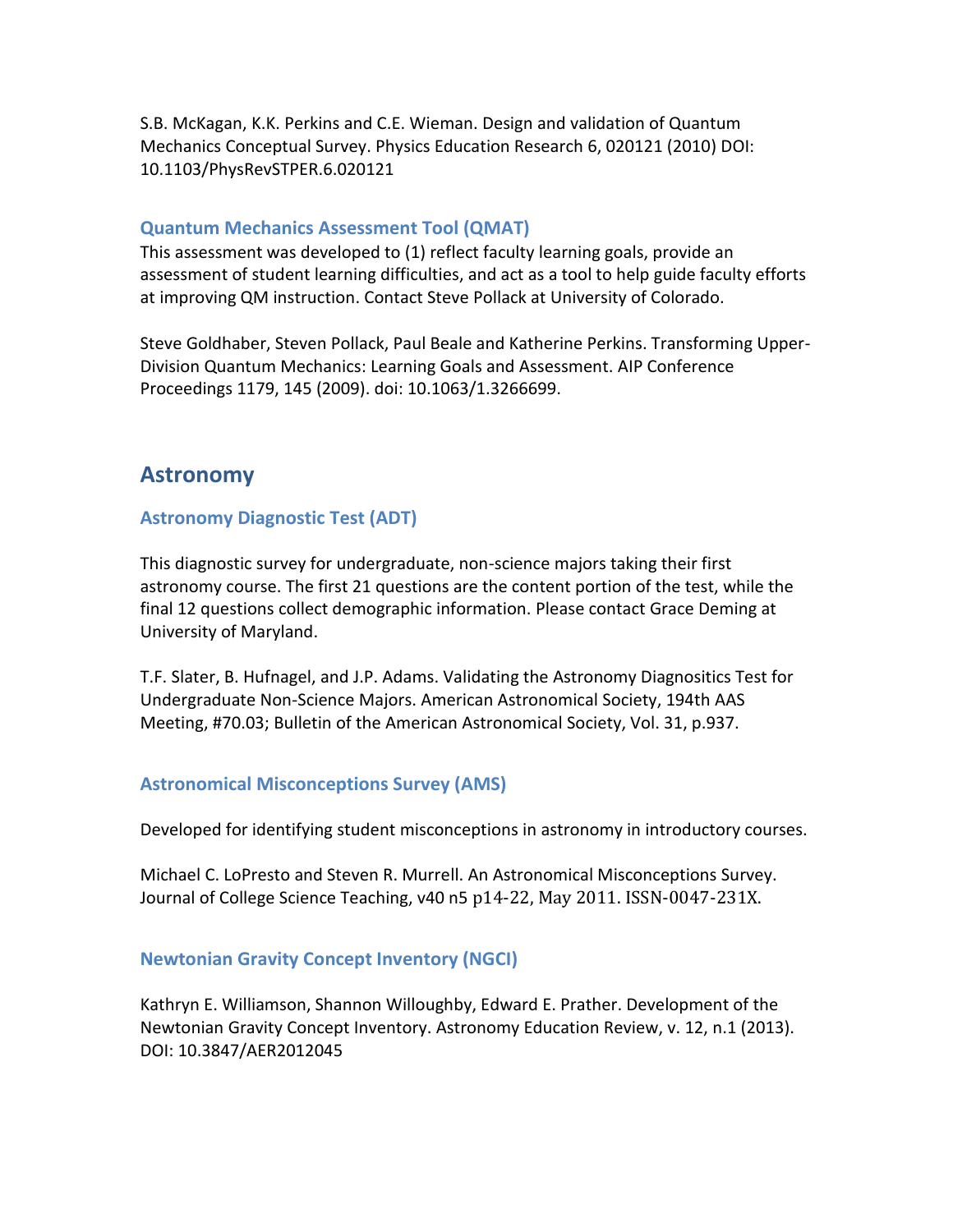## **Lunar Phases Concept Inventory (LPCI)**

The Lunar Phases Concept Inventory (LPCI) was developed to aid instructors in assessing students' mental models of lunar phases. Contact Rebecca Lindell at Southern Illinois University.

Rebecca S. Lindell and James P. Olsen. Proceedings of the 2002 Physics Education Research Conference, ed. By S. Franklin, J. Marx and K. Cummings, PERC Publishing, NY, 2002.

# **Star Properties Concept Inventory (SPCI)**

This concept inventory covers the areas of stellar properties (focusing primarily on mass, temperature, luminosity, and lifetime), nuclear fusion, and star formation with distractors from known misconceptions of these areas.

Janelle M. Bailey, Bruce Johnson, Edward E. Prather, Timothy F. Slater. Development and Validation of the Star Properties Concept Inventory.

## **Space Physics Concept Inventory**

Doxas, M. Klymkowski, K. Garvin-Doxas, and C. Willis. Developing a Space Physics Concept Inventory. American Geophysical Union, Spring Meeting 2005, abstract #ED11A-06.

**Note: Assessment tools on student views about physics can be found in Student Views/Attitudes/Affective Instruments.**

# Nature of Science

# **Views of the Nature of Science (VNOS)**

Assesses understanding of the nature of science: that is science is empirical, tentative, inferential, creative, collaborative, theory based, and a product of the larger social and cultural milieu. VNOS-B and VNOS-C can be accessed at http://www.flaguide.org/tools/diagnostic/views of nature questionnaire.php.

Reference: Lederman, N. G., Abd-El-Khalick, F., Bell, R. L., & Schwartz, R. (2002). Views of nature of science questionnaire: Toward valid and meaningful assessment of learner's conceptions of nature of science. *Journal of Research in Science Teaching*, 39(6), 497- 521.